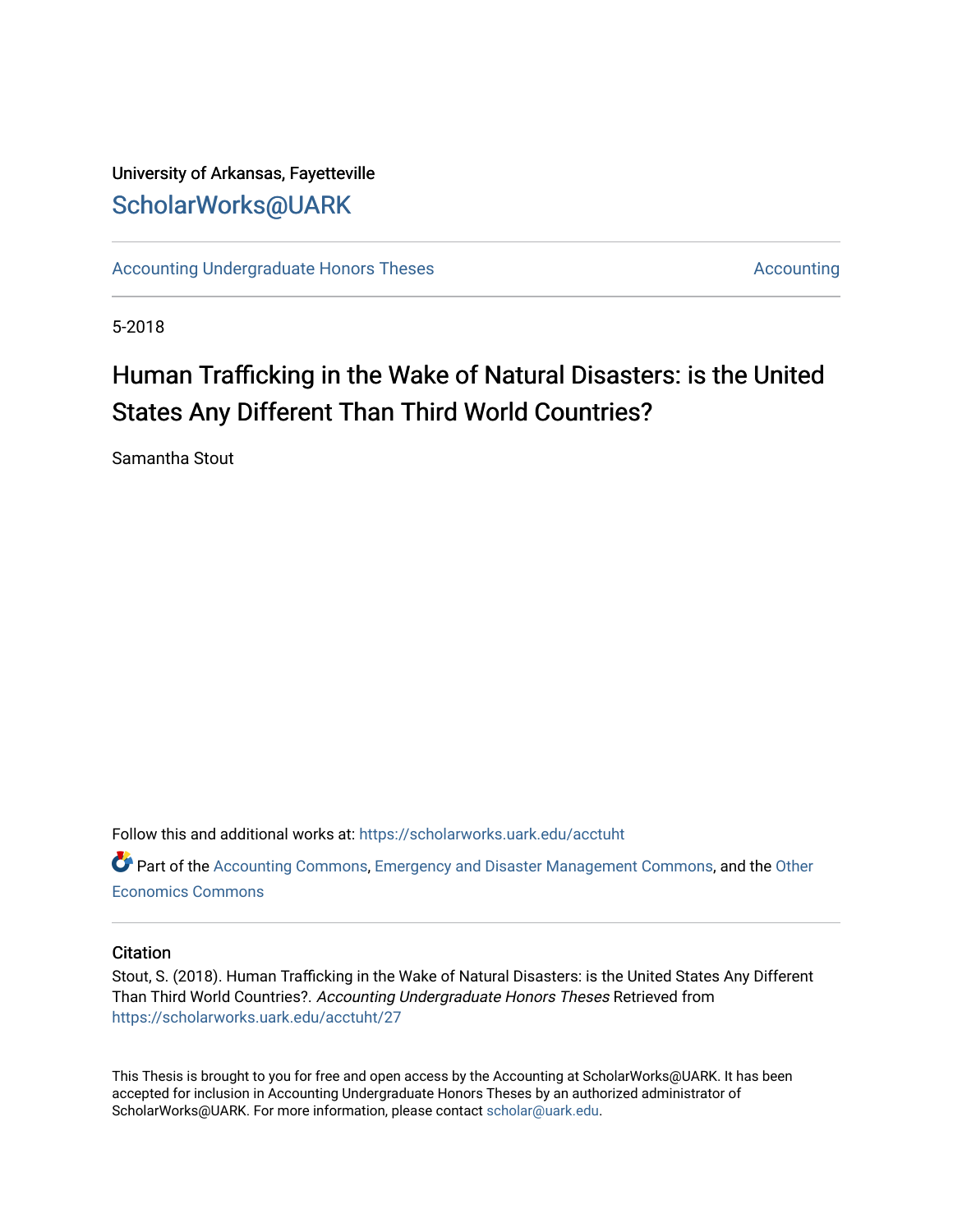# **Human Trafficking in the Wake of Natural Disasters: is the United States Any Different Than Third World Countries?**

**by**

**Samantha Reed Stout**

**Advisor: Dr. Charles Leflar**

# **An Honors Thesis in partial fulfillment of the requirements for the degree Bachelor of Science in Business Administration in Accounting**

**Sam M. Walton College of Business University of Arkansas Fayetteville, Arkansas**

**May 11, 2018**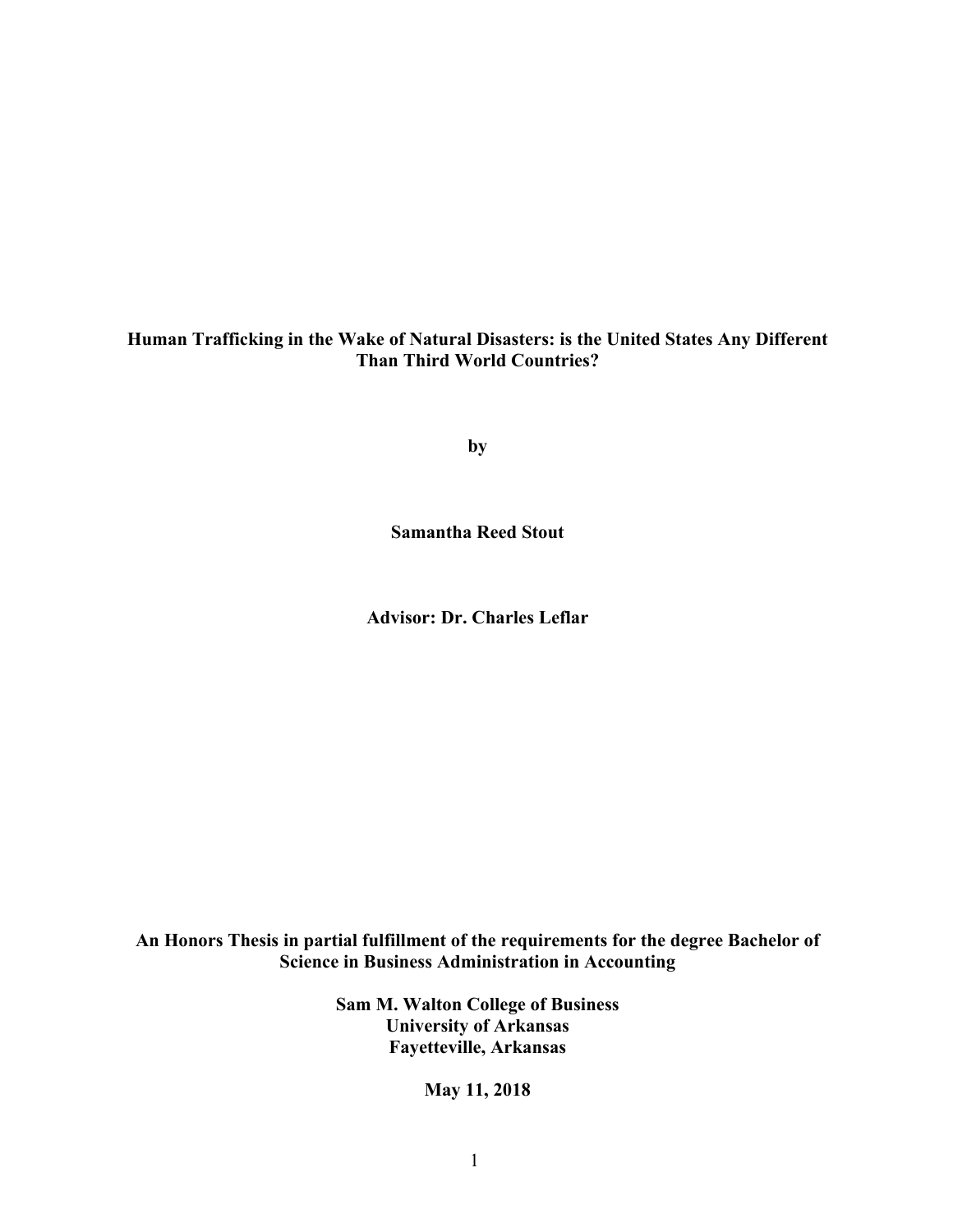#### **INTRODUCTION**

This research compares the impacts of devastating natural disasters on levels of human trafficking in developed countries to the impacts experienced in third world countries. The two disasters selected for this study were Hurricane Isaac in Louisiana and the Indian Ocean earthquake and tsunami in Indonesia. Factors selected to measure the impacts of the natural disaster include income level, homelessness, and unemployment rates.

Human trafficking is a crime that touches nearly every country around the world. It is known that human trafficking levels are impacted by factors including poverty levels of regions, political unrest, and even natural disasters. There is a common misconception that human trafficking is an issue for developing countries and more developed countries, like the United States, are not as impacted by this industry. However, in the chaos following a natural disaster and the break down of government control, even developed countries can become susceptible to increases in human trafficking. Unfavorable changes in the economy, such as declining income levels, increases in homelessness, and higher unemployment rates, that occur in the aftermath of natural disasters attract human traffickers to target the vulnerable population of that region. This research will aim to compare, through statistical analysis, the changes in levels of human trafficking post-natural disaster in the United States to the levels experienced in Indonesia. This comparison will be done in an effort to find if the United States is just as susceptible to increases in human trafficking following natural disasters as third world countries.

Included in my research is a discussion of literature currently existing on the subject matter, the experimental design including the hypothesis and methodology used. This will be followed by an analysis of the results. A conclusion, discussion of the limitations of this study, as well as areas for future research will conclude this study.

#### **LITERARY REVIEW**

## **What is Human Trafficking?**

Human trafficking is defined as "sex trafficking in which a commercial sex act is induced by force, fraud, or coercion, or in which the person induced to perform such an act has not attained 18 years of age; or the recruitment, harboring, transportation, provision, or obtaining of a person for labor or services, through the use of force, fraud, or coercion for the purpose of subjection to involuntary servitude, peonage, debt bondage, or slavery" (TVPA, pg. 114 STAT. 1470). According to the "United Nations Convention Against Transnational Organized Crime and the Protocols Thereto," human trafficking contains three elements: the act, the means, and the purpose. The act consists of what is being done, including recruitment, harboring, transportation, provision or obtaining persons. The means deals with how the act is done, including through the use of force, fraud, or coercion. Lastly, the purpose explains why the action was done, including for the purpose of exploitation ("United Nations Convention Against Transnational Organized Crime and the Protocols Thereto", pg. 50).

Any action pertaining to the above definition is classified as human trafficking. If a victim offers their consent to trafficking in persons, the definition above is not applicable. Further, "the recruitment, transportation, transfer, harboring or receipt of a child for the purpose of exploitation shall be considered 'trafficking in persons' even if it does not involve any of the means set forth" ("United Nations Convention Against Transnational Organized Crime and the Protocols Thereto," pg. 51). A child is defined as any person under the age of 18.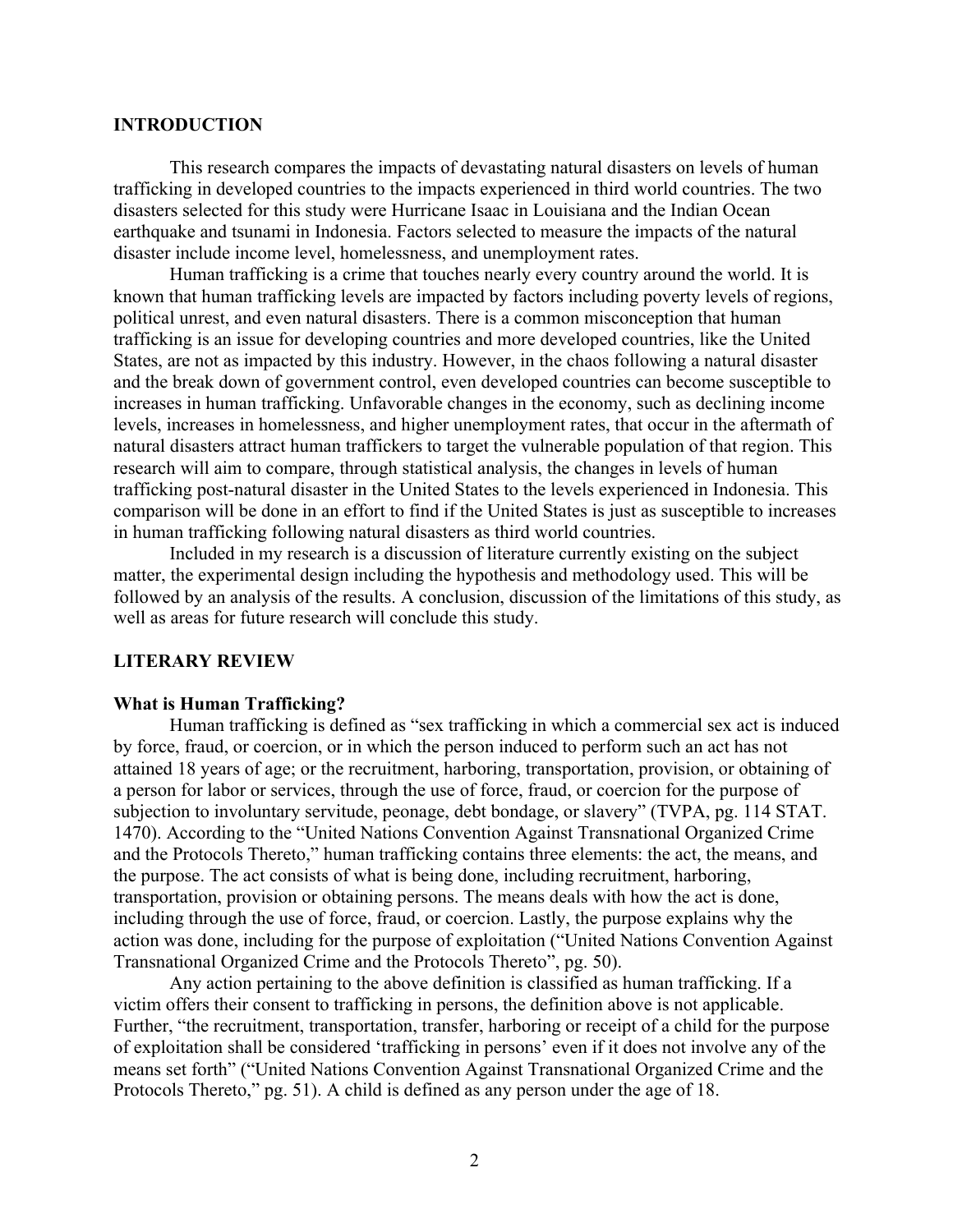No country is immune to the impacts of human trafficking, as over 500 trafficking routes have been identified ("Global Report on Trafficking in Persons 2016," pg. 5). Even in the United States it is estimated that the number of trafficking victims reaches into the hundreds of thousands ("The Facts," 2017). Primarily, victims are trafficked from rural areas to wealthier countries along known migration routes, though domestic trafficking is also common. Victims from East Asia and the Pacific as well as from Central America and the Caribbean are trafficked into North America ("Global Report on Trafficking in Persons 2016," pg. 9).

It is estimated that 24.9 million people are subject to forced labor globally; of these victims, 16 million are forced to work in the private sector performing duties such as domestic labor or agricultural work, 4.8 million are subjected to forced sexual exploitation, and 4 million are in state imposed forced labor. Primarily, women and children are targeted for human trafficking, with 57.6% of victims in the private sector and 99% of victims in forced sexual exploitation being female. It is estimated that of the 24.9 million human trafficking victims annually, approximately 4.1 million are children ("Global Estimates of Modern Slavery: Forced Labor and Forced Marriage," 2017).

In general, traffickers have a specific subset of the population they target as victims. They look for people that are "made more vulnerable by high rates of unemployment, poverty, crime, discrimination, corruption, political conflict, or cultural acceptance of the practice" ("Trafficking in Persons Report 2010", pg. 8). Events such as wars, political unrest, and natural disasters not only meet criteria laid out by traffickers, but also amplify these underlying issues.

There are many organizations currently in place that are working to put an end to human trafficking. One way to combat human trafficking is by promoting awareness of the crime. The United Nation's "Global Report on Trafficking in Persons" is a publication created every two years that assesses human trafficking data reported, trafficking patterns, and the efforts being made to stop human trafficking. The US Department of State's "Trafficking in Person's Report" is an annual grading of countries and the laws they currently have in place to combat human trafficking. They are graded on a tiered basis, with Tier 1 countries fully complying the Trafficking Victim's Protection Act (TVPA) standards, Tier 2 countries not fully complying with the TVPA but are making significant efforts to do so, and Tier 3 countries not meeting the minimum standards of the TVPA and are not making significant efforts to do so ("Trafficking in Persons Report 2010," pg. 47). The Polaris Project created the National Human Trafficking Hotline and aims to disrupt global traffickers specifically in the United States by creating an anonymous reporting mechanism for those who suspect a case of human trafficking and serving as a resource for victims and survivors.

Trafficking victims often face severe physical and emotional abuse from their captors. Karla Jacinto was wooed by an older man when she was 12 years old and fell into forced sexual exploitation a few months later in Mexico. Over the 4 years that she was held captive, she estimated that she serviced more than 40,000 clients. Her captors beat her, threatened her, and took away her children that she conceived and birthed while being trafficked. All these actions were done in order to exert as much control over her as possible and force her compliance to their commands (A Pathway to Freedom, 2015).

A similar story was shared by a University of Arkansas student, who will remain anonymous. This individual was abducted at gunpoint after their significant other was murdered for a drug debt. They were trafficked primarily out of Las Vegas, but traveled around the country over the course of 10 years. After finally escaping from their traffickers, this survivor continues to face the by-products of being trafficked. During their time as a trafficking victim, this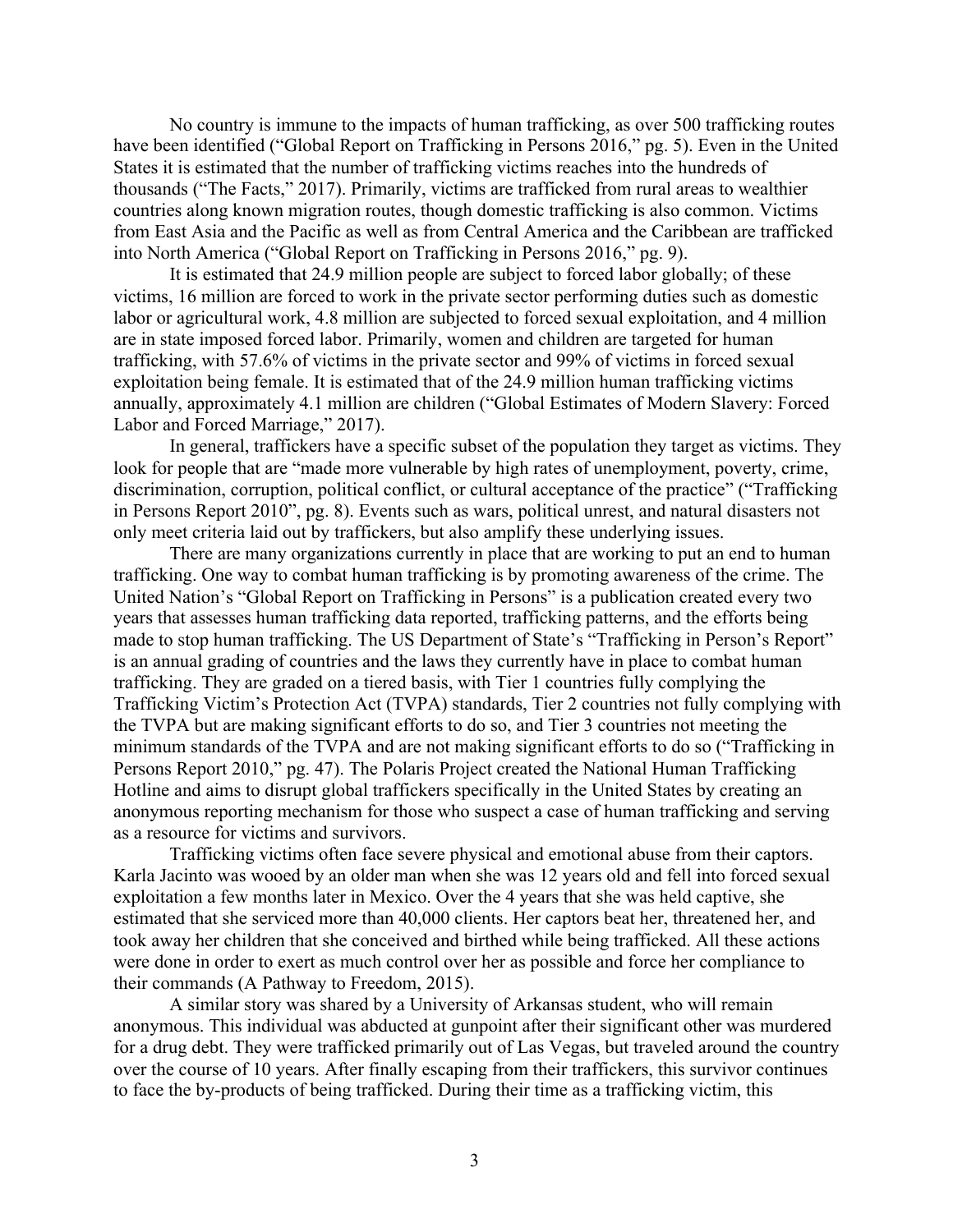individual was charged with several felony offenses, such as prostitution and larceny, that their captors essentially forced them to do. For example, trafficking victims may steal from their customers in order to meet their daily "quotas" laid out by their traffickers. Often, if a victim of sex trafficking does not meet this quota, they face severe physical abuse and possibly even death. If the trafficking victims are reported to law enforcement for committing these crimes, they will likely be charged for the felony. However, if they choose to disclose their circumstances for committing those crimes to the police, they often do not receive help to escape their traffickers nor do the traffickers get punished. Now that this individual has escaped, they have found it nearly impossible to find employment due to their criminal record from their time being trafficked (Anonymous, 2017).

Unfortunately, the stories of these two individuals are not uncommon. Countless trafficking victims that have came forward over the years have shared similar stores of hardship and abuse. Many states are creating legislation in order to provide assistance to trafficking victims. Louisiana provides victims of domestic minor sex trafficking access to specialized services and housing. The state is also working to decriminalize the acts of minors that were victims of sex trafficking (Murphy, pg. 25-26). Oklahoma Statute Title 21 lays out how the state should treat human trafficking victims, including providing them access to appropriate shelter, not jailing or penalizing them due to having been victims of trafficking, providing them legal assistance, among many other guidelines (21 OK Stat, 2014).

#### **Natural Disasters**

Major natural disasters have been appearing more often around the world due to the impacts of climate change. It is estimated that in 2013 alone 22 million people were made homeless by natural disasters such as floods, hurricanes, and typhoons. Individuals in developing countries were at a higher risk of displacement, with 19 of the 22 million displaced coming from various countries in Asia (Goldenberg, 2014). Many regions will be more susceptible to the impacts of natural disasters as rapid urbanization due to mass migration continues to increase year after year.

There has been a link established between natural disasters and increases in human trafficking. This relationship is due to numerous factors, such as poor birth registration in developing countries, disruption of governmental organizations, and difficulty enforcing border patrols (Childs, 2018). When families have lost their homes, their jobs, and even family members, the actions these people take become increasingly desperate. Traffickers can pose as aide workers or offer jobs in order to deceive and entrap their next victims.

Organizations, such as UNICEF, are taking notice following disasters to try to intercept human trafficking victims. In the 2010 report of "Trafficking in Persons," the US Department of State laid out some considerations in order to adequately respond to human trafficking in the context of natural disasters. Some of their recommendations included engagement of local stakeholders, providing substantial institutional support, and immediate action during the emergency phase of disaster response ("Trafficking in Persons Report 2010," pg. 35).

#### **2010 Haiti Earthquake**

Prior to the January 12, 2010 earthquake in Haiti, the country was ranked as the poorest in the Western Hemisphere. More than 70% of the population was living below the poverty line and 86% of people in Port au Prince, Haiti's capital, were living in slums. These sub-par living conditions only worsened when a 7.0 magnitude earthquake struck Haiti in early January near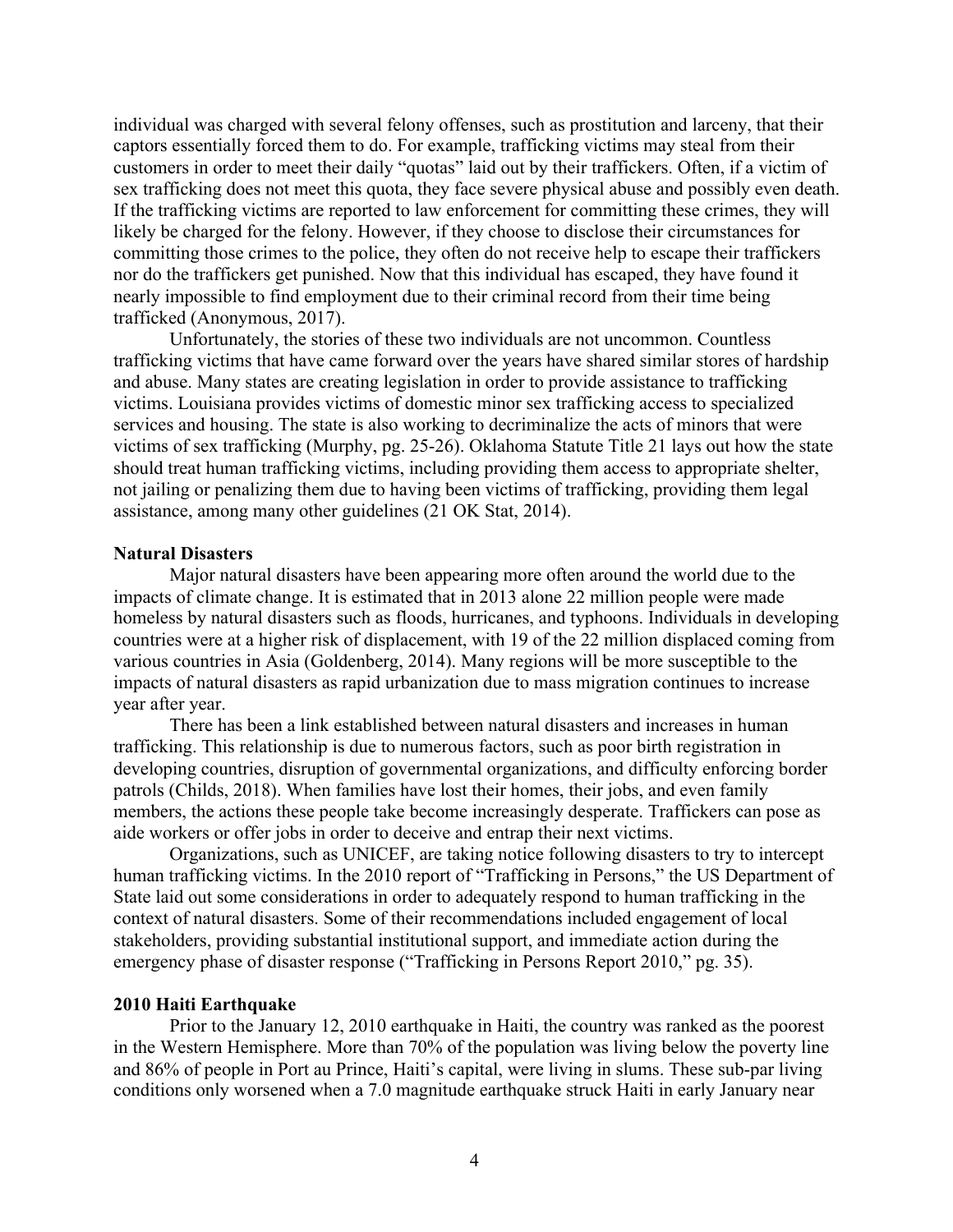Port au Prince. Following the disaster, it was estimated that 3,500,000 Haitians were affected by the quake and 220,000 people died. Over 200,000 homes were severely damaged or destroyed, leaving 1.5 million people homeless ("Haiti Earthquake Facts and Figures," 2015).

In Haitian culture, many children live as *restaveks* which can be considered a form of slavery. In exchange for food, shelter, and education, children from poor families are sent to live with host families in the city and are forced to work as a sort of indentured servant. Many of these *restaveks* end up being abused or sexually assaulted ("Frequently Asked Questions: Haiti's Orphans and Vulnerable Children," pg. 2). Prior to the earthquake in 2010, it was estimated that 300,000 children were currently working as *restaveks* (Padgett, 2017). Many government officials feared that the earthquake would cause these numbers to go up. Given the cultural acceptance of the practice of slavery, child trafficking became a serious issue following the earthquake.

The number of orphans in Haiti was believed to increase from 380,000 to nearly one million as a result of the earthquake (Tackett, pg. 1030). Several of the known child trafficking cases following the quake dealt with fraudulent adoptions. Children that were believed to be orphaned were evacuated to other countries when in reality they were only separated from their families. These children were sometimes moved by human traffickers, but several were also transported by misinformed aid workers trying to help the children. Paige Tackett states in her paper "'I Get By With a Little Help from My Friends': Why Global Cooperation is Necessary to Minimize Child Abduction and Trafficking in the Wake of Natural Disaster" that countries such as the United States should hold its citizens accountable for these instances of foul play despite that "human trafficking for the means of adoption is not a punishable crime" (Tackett, pg. 1033, 1038).

Haiti has remained on the Tier 2 Watch list in the "Trafficking in Persons Report" since 2012, except in 2016 when it dipped down to a Tier 3 country ("Trafficking in Persons Report 2017, pg. 194). According to the 2014 report, "women and children living in Internally Displaced Persons (IDP) camps set up as a result of the 2010 earthquake were at an increased risk of sex trafficking and forced labor." The report noted that Haitians were at risk of being trafficked in the Dominican Republic along with various other Caribbean countries ("Trafficking in Persons Report 2014," pg. 194).

#### **Typhoon Haiyan: Philippines**

Super Typhoon Haiyan devastated the Philippines on November 8, 2013. The Philippines is a country struck by poverty, with 40% of the population living on less than \$2 a day. Typhoon Haiyan only amplified the issue. The typhoon impacted nearly 13 million people, the equivalent of 13% of the country's population. It was estimated that 1.9 million people were left homeless and between 5,000-10,000 people perished. 280,000 homes were damaged or destroyed and 2.5 million people were left in need of food ("Quick Facts: What You Need to Know About Super Typhoon Haiyan," 2013).

Following Haiyan, the Philippine government struggled to maintain law and order. Night time curfews had to be enforced to prevent looting and aid convoys were often attacked from communist rebels and starving storm survivors (Eimer, 2013). The chaos made it extremely difficult for relief operations to successfully take place. The government took a stance of denial of the crisis occurring in the country and believed that they were "doing quite well" (Eimer, 2013). Since 2008, the Philippines has been a Tier 2 country in the US Department of State's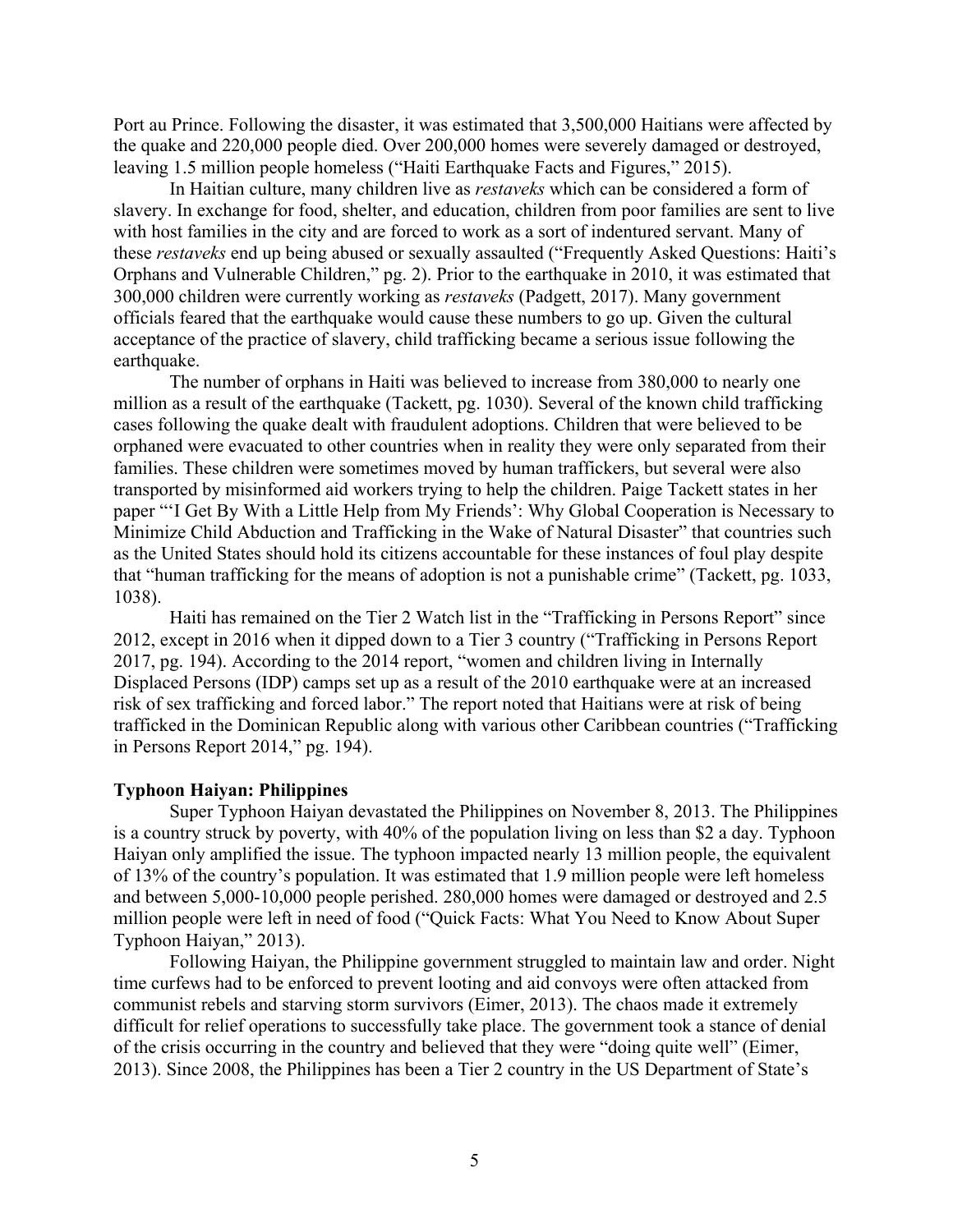"Trafficking in Person's Report," except in 2009 and 2010 when it dropped down to a Tier 2 Watch List country ("Trafficking in Persons Report 2015," pg. 280).

The Philippine government had learned from experience with the Indian Ocean tsunami in 2004 that children were at high risk of being trafficked in the weeks immediately following such disasters. One unique obstacle that this country had to overcome was the difficulty monitoring the 7,000 islands that make up the country. Many rural areas took weeks to reach and made it impossible to adequately check in with all children displaced by Haiyan (Eimer, 2013). The country has a high Catholic population, resulting in the average rural family having 3.8 children (Eimer, 2013). With the majority of those that were killed by Haiyan being adults, this left many children orphaned by the storm. Pernille Ironside, UNICEF's child protection specialist, was quoted saying, "Children who are alone are particularly vulnerable to a range of risks including potential exploitation, abuse and even trafficking" (Branigan, 2013).

Many organizations set up efforts to combat trafficking after Haiyan. UNICEF worked on establishing programs to reunite separated families and Save the Children set up centers designed to give children a safe place to play. One of the priorities of the relief efforts was to get children back into school, allowing them a safe place to go and establishing a routine of a somewhat normal life (Branigan, 2013).

#### **2004 Indian Ocean Earthquake and Tsunami: Indonesia**

On December 24, 2004 a 9.1 magnitude earthquake struck off the coast of Indonesia, causing 30-foot tsunami waves all across the Indian ocean, killing over 200,000 Indonesians (The Editors of Encyclopedia Britannica, 2017). The storm also left more than a million people injured and homeless (Nishiyama, 2005). 35,000 Indonesian children had lost at least one parent as a result of the tsunami, and the government took quick action in an effort to stop child trafficking ("The Tsunamis and Child Trafficking," 2005). The Indonesian government barred children leaving the country unless they were accompanied by verifiable family members. Several other countries, such as Thailand, took similar actions. These efforts undoubtedly made a large impact on reducing human trafficking following the tsunami, but traffickers still managed to capitalize on the suffering of Indonesia.

Just 2 weeks after the storm, the United Nations Children's Fund confirmed the first case of child trafficking as a result of the tsunami. A 4-year old boy was taken by a couple claiming to be his parents to a hospital, where the couple was found to be guilty of trafficking the child (Nishiyama, 2005). Another unnamed organization had claimed to confirm 7 trafficking cases early in January, but the organization remained nameless (Nishiyama, 2005). Birgithe Lund-Henriksen, chief of the UNICEF Indonesian child protection unit, was quoted saying, "We're absolutely concerned about trafficking. This is something that existed prior to the earthquake and tsunami. And with Syndicates in place, it's clear they will take advantage of the chaos that's going on now." Other organizations that had not confirmed trafficking cases in wake of the storm acknowledged that just because they had not identified any instances did not mean that it was not occurring.

In the United Nation's 2009 Global Report on Trafficking in Persons, many spikes were identified in the years following the storm in trafficking-related activities. In 2004, 103 victims were identified by the police in Indonesia. By 2006, one year after the earthquake and tsunami, 625 victims were identified ("Global Report on Trafficking in Persons 2009," pg. 170). There was also an increase in cases prosecuted for trafficking and persons investigated and arrested for trafficking from 2005-2007 ("Global Report on Trafficking in Persons 2009," pg. 170).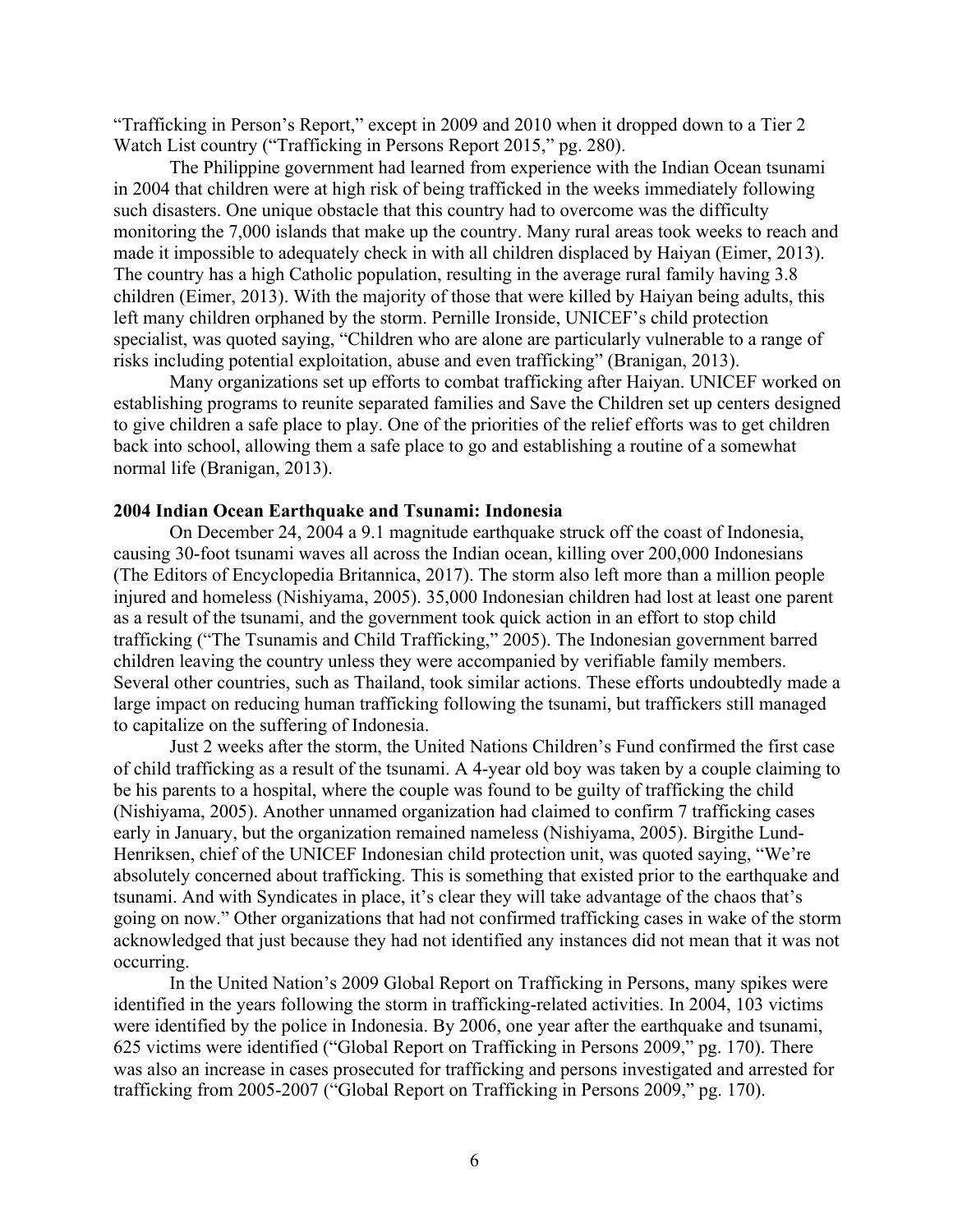Indonesia has had a lot of difficulty passing substantial human trafficking laws. According to the US Department of State's ranking system, Indonesia has never risen above a Tier 2 country. Indonesia started as a Tier 3 country from 2001-2002, jumped to a Tier 2 country from 2003-2005, dropped to a tier 2 Watch List country in 2006, and has been a Tier 2 country since 2007 ("Trafficking in Persons Report 2010," pg. 178). Indonesia is in desperate need of substantive trafficking legislation, as efforts to combat human trafficking must become a constant commitment and not just a response to disaster if trafficking in Indonesia is to be eradicated.

#### **Hurricane Katrina: Louisiana, United States**

Hurricane Katrina caused massive damage to the Southern United States in 2005. In New Orleans alone, 600,000 households were displaced and nearly 1,000 people perished (Hepburn, 2017). FEMA was highly criticized for their slow response following the storm and that their attention to terrorism overshadowed their preparedness for response to natural disasters.

Following Katrina, massive reconstruction efforts took place throughout the affected regions of Louisiana, thus increasing the demand for low-cost labor. Many construction workers that came to assist were undocumented immigrants, which are highly vulnerable to exploitative labor practices (Murphy, pg. 9). These immigrants generally choose not to report issues to law enforcement in fear of facing deportation. Their vulnerability was increased by the Department of Labor temporarily suspending employee protections in the regions affected by Katrina (Hepburn, 2017). It is believed that at least 3,750 individuals were identified as potential victims of labor trafficking in the years following the hurricane (Murphy, pg. 9).

One specific labor trafficking case dealt with Million Express Manpower recruiting Thai immigrants and promising employment and compensation. These promises turned out to be untrue and the workers were forced to work under the supervision of armed guards, their identification was confiscated, and they were provided no financial compensation or meals. These workers had to catch and kill birds outside of where they worked in order to avoid starvation (Murphy, pg. 9). Another labor trafficking case that came post-Katrina was Signal International taking advantage of the US government's guest worker program and importing and exploiting nearly 500 men from India (SPLC, 2015). They were forced to pay between \$10,000 and \$20,000 in recruitment fees and were promised employment, green cards, and permanent residence for their families. When they arrived in Mississippi, they were not given anything they were promised and were forced to pay over \$1,000 a month for their sub-standard living arrangements (SPLC, 2015). Ivy O. Suriyopas, the director of the Asian American Legal Defense and Education Fund's Anti-Trafficking Initiative, stated, "Human trafficking is a complex human rights issue, and this case demonstrates how male immigrants with visas can be victims and survivors of trafficking."

Even years after Hurricane Katrina, New Orleans has continued to be highly targeted by traffickers in the United States thanks to its status as a transportation hub, large amounts of migrant workers, and the presence of sexual entertainment services. In addition, Louisiana constantly has one of the highest state poverty rates, with about 20% of the residents living in poverty (Murphy, pg. 11). Given Louisiana's diverse economy, including agricultural fields, oil fields, offshore fishing boats, and construction, labor trafficking is highly prevalent in Louisiana (Murphy, pg. 15). In addition to being a breeding ground for labor trafficking, Louisiana also deals with the presence of sex trafficking. Most victims generally are women and young girls, but men and boys can also be victims. Since sex trafficking can occur in both highly visual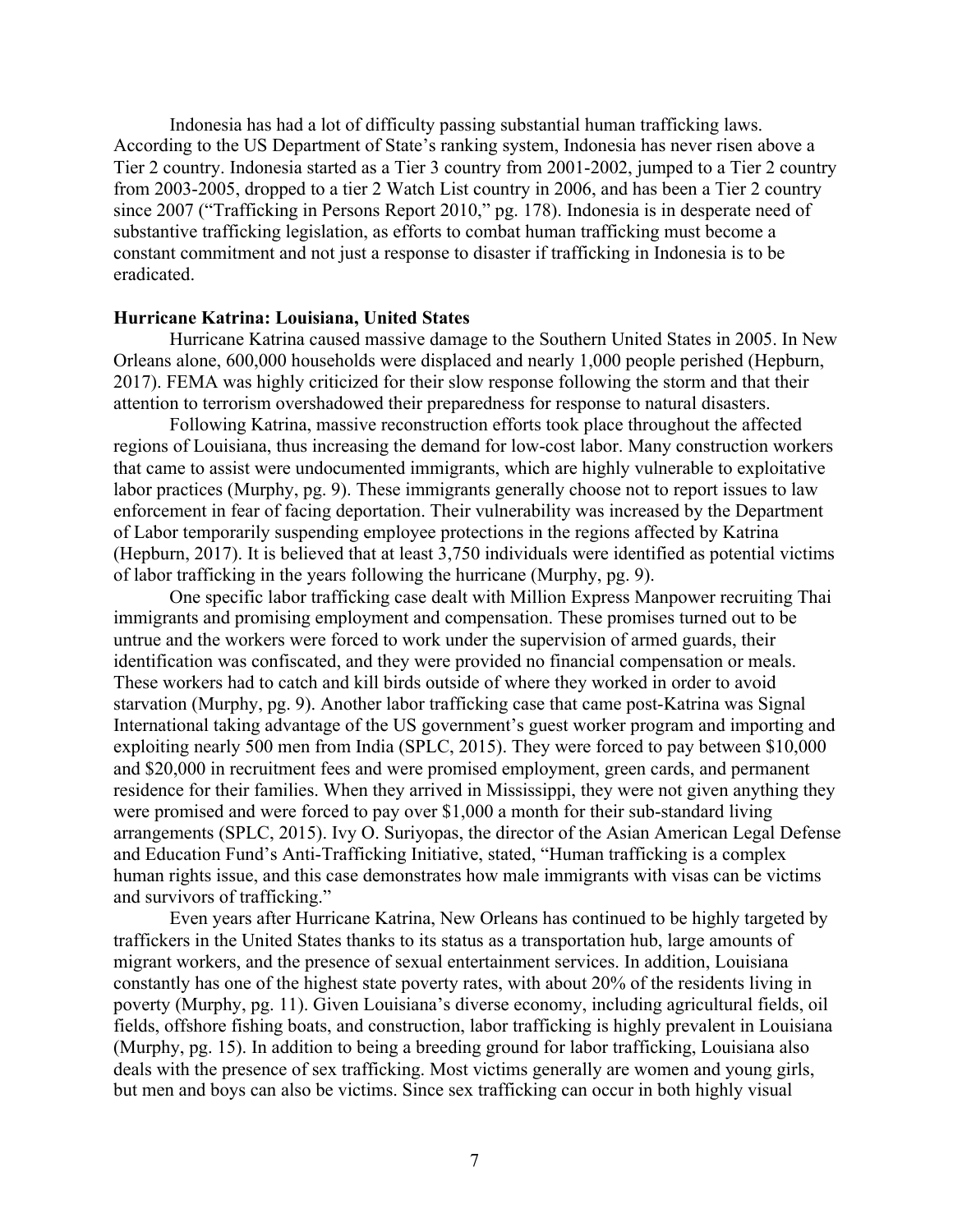locations like street prostitution and in underground operations like massage parlors or closed brothels, one issue that Louisiana continues to face is differentiating between voluntary sex work and involuntary sex trafficking (Murphy, pg. 19-20).

# **EXPERIMENTAL DESIGN**

# **Hypothesis**

It is known that human trafficking has been linked to natural disasters, extreme poverty, high unemployment, and homelessness in third world countries. I will be applying this same knowledge to the United States, a developed country. I hypothesize that the United States is just as susceptible to increases in human trafficking following natural disasters as any other country. The living conditions and chaos post-disaster are factors that no country is immune to. For my research, I have selected two disasters to study: Hurricane Isaac in Louisiana and the Indian Ocean earthquake and tsunami in Indonesia. I hypothesize that after Hurricane Isaac, Louisiana experienced similar increases in trafficking that were experienced in Indonesia. In statistical terms, I have identified two hypotheses, one null and one alternate, for each multiple regression:

 $H<sub>0</sub>$ : There is no relationship between the increases in human trafficking and the changes in unemployment, homelessness, and income.

 $H_A$ : There is a relationship between increases in human trafficking and the changes in unemployment, homelessness, and income.

After evaluating the strength of the relationship for each disaster independently, I will compare the regression outputs of Hurricane Isaac and the Indian Ocean earthquake and tsunami to see if the independent variables explained the dependent variable to similar degrees.

# **DATA AND METHODOLOGY**

For my research, I performed a multiple-regression analysis on two natural disasters: Hurricane Isaac in Louisiana and the Indian Ocean earthquake and tsunami in Indonesia.

# **Indonesia**

I began by gathering data on the number of victims identified by police in Indonesia from 2002-2007. I selected these years because it provided before and after statistics on the earthquake and tsunami that happened in late 2004. I obtained this data from two sources: "ASEAN and Trafficking in Persons" published by the International Organization for Migration and from "Global Report on Trafficking in Persons," the 2009 publication from the United Nations. I next gathered data on the homeless population of Indonesia. I obtained this data from the following sources: "Preliminary Damage and Loss Assessment: Yogyakarta and Central Java Natural Disaster" published from the  $15<sup>th</sup>$  meeting of the Consultative Group of Indonesia, the Youth X Change published by the United Nations Environmental Program, and UNICEF Indonesia. I obtained the data on unemployment in Indonesia from Trading Economics, an online platform that compiles economic data for nearly 200 countries. Lastly, I obtained the information on Indonesian wages from UN Data, the data compilation platform provided by the United Nations.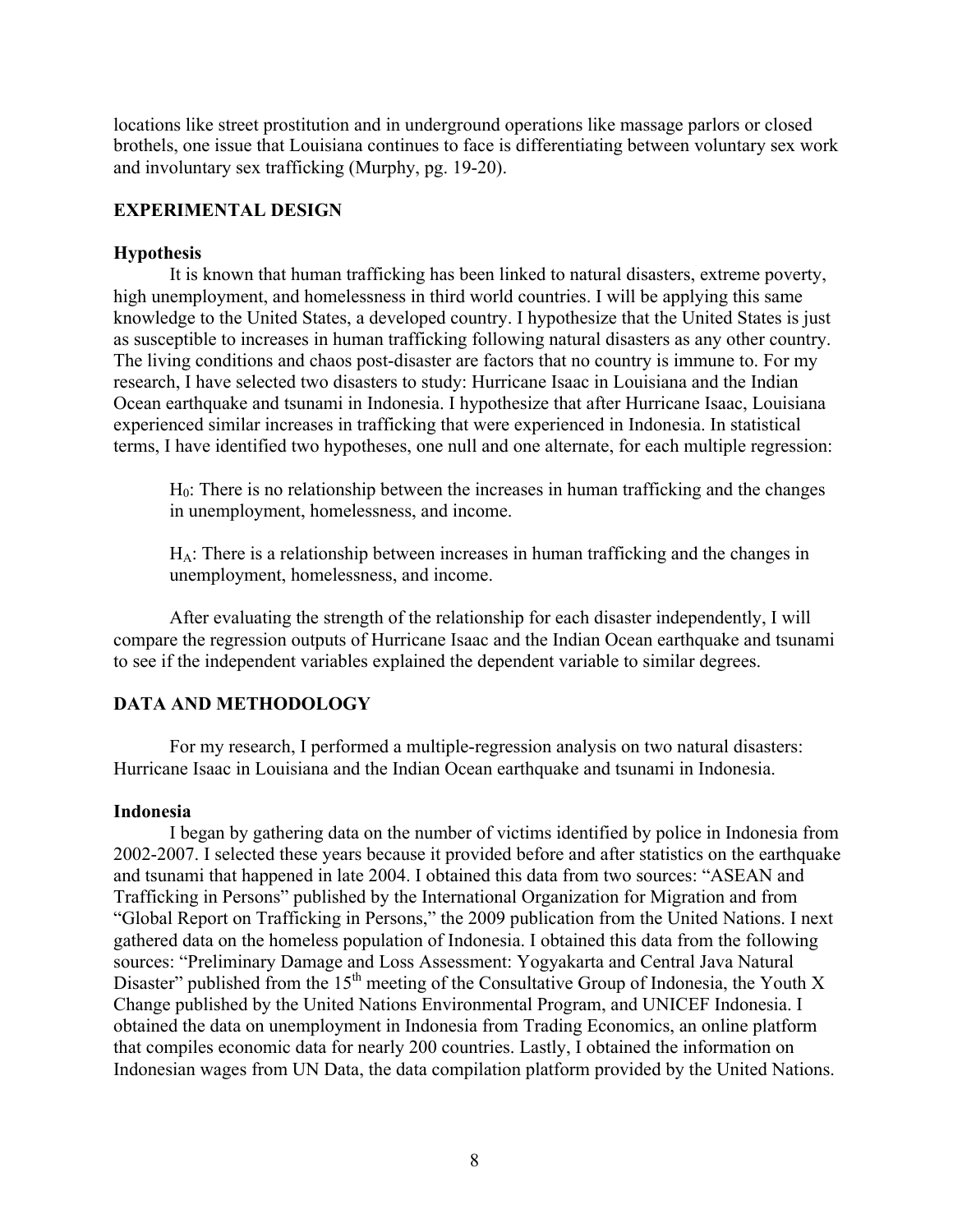|           | Change in $#$<br><b>Victims</b> | Change in<br>Unemployment | <b>Change in</b><br>homelessness | Change in<br>wages (rupiah) |
|-----------|---------------------------------|---------------------------|----------------------------------|-----------------------------|
| 2002-2003 | $-54$                           | $-1.90\%$                 |                                  | 21,733                      |
| 2003-2004 |                                 | $0.50\%$                  | 200,000                          | 45,173                      |
| 2004-2005 | 40                              | $2.60\%$                  | 500,000                          | 14,242                      |
| 2005-2006 | 482                             | $0.70\%$                  | 1,200,000                        | 78,082                      |
| 2006-2007 | $-144$                          | $-3.40\%$                 | $-1,700,000$                     | 435,756                     |

After obtaining this data for the years 2002-2007, I created a table in excel displaying the differences between each consecutive year for each variable, shown below:

#### **Louisiana**

I performed similar data gathering and analysis for Hurricane Isaac. I obtained trafficking data for Louisiana from the Human Trafficking Hotline. This organization keeps yearly statistics on various aspects of calls they receive, and I selected to use the number of human trafficking cases reported each year. The 2017 data provided stated 59 reports as of June 30, 2017. Based on this mid-year data, I recorded 2017 as having an estimated 118 reports. I recorded data on unemployment in Louisiana from the Bureau of Labor Statistics. This organization provided monthly unemployment rates for the state of Louisiana, so I took the average of the 12 months in each year to use in my data analysis. Data on homelessness in Louisiana was obtained from the Annual Homeless Assessment Report published by the US Department of Housing and Urban Development. I used the 2012-2017 publications. Lastly, the data on Louisiana median household income was obtained from two sources: The Bureau of Economic Analysis within the US Department of Commerce and from Statista, an online statistics and market research company.

After obtaining this data for the years 2012-2017, I created a table in excel displaying the differences between each consecutive year for each variable, as shown below:

|           | Change in $#$<br>reports | Change in<br>unemployment | Change in<br>homelessness | Change in<br>income (dollars) |
|-----------|--------------------------|---------------------------|---------------------------|-------------------------------|
| 2012-2013 | 72                       | $-0.5\%$                  | $-2,379$                  | 537                           |
| 2013-2014 | $-18$                    | $-0.2\%$                  | $-620$                    | 2,784                         |
| 2014-2015 | $-17$                    | $0\%$                     | $-525$                    | 3,516                         |
| 2015-2016 | 30                       | $-0.2\%$                  | $-87$                     | $-1,573$                      |
| 2016-2017 | 10                       | $-0.7%$                   | $-689$                    | $-2,051$                      |

#### **Statistical Analysis**

Once all the data was collected and entered into the appropriate tables, I ran two multipleregression analyses to identify the relationship between the independent and dependent variables. The purpose of a multiple regression analysis is "for describing the relationship between one variable (the dependent variable) and one or more other variables (the independent variables) in a specific body of data" (Hardy, pg. 166). After analyzing the relationship and using the output of the multiple regression, a formula can be created and used to predict the output (dependent variable) given different levels of input (independent variables). The regression equation is: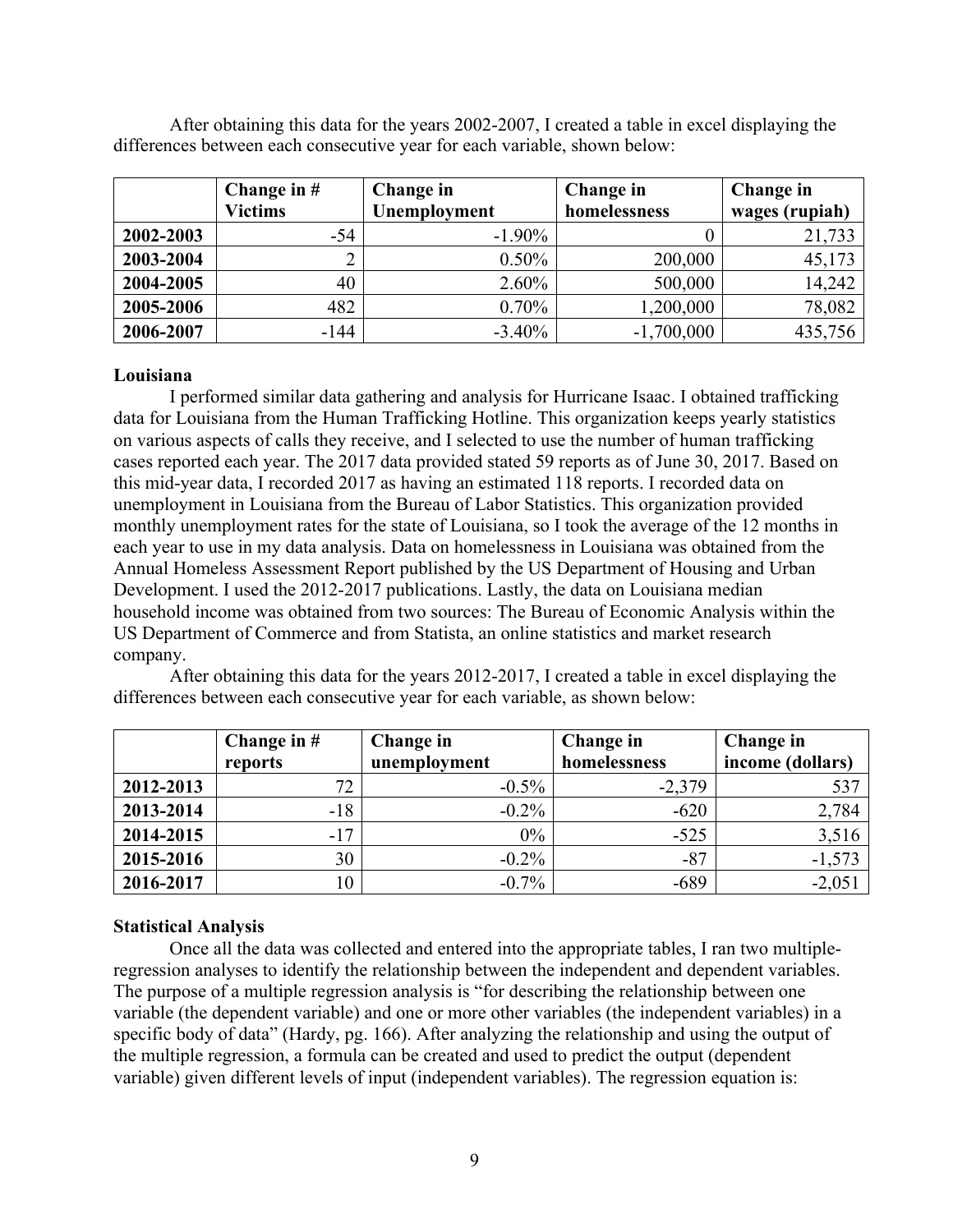$Y = a + b_1 * x_1 + b_2 * x_2 + b_3 * x_3...$ 

- $Y =$  dependent variable
- $a = constant$
- $b = slope of the line$
- $x =$  independent variable

I identified my dependent variable (Y Range) as the change in the measure of human trafficking and my independent variables (X Range) as the change in homelessness, unemployment, and income. For Indonesia, my dependent variable was "the change in the number of victims identified by the police" and for Louisiana my dependent variable was "the change in number of reports of human trafficking." I decided to run the multiple-regressions at a 95% confidence level, meaning a regression that returns a P-value less than 0.05 would be considered statistically significant. I would then compare the P-value of the regression ran for Hurricane Isaac to the regression for Indonesia to see if the results were comparable.

# **RESULTS**

When observing and analyzing the results of the multiple-regression analyses on the Indian Ocean earthquake and tsunami and Hurricane Isaac, I evaluated the strength of each output by examining the P value and R square values of each multiple regression and comparing the results.

### **Indonesia**

| <b>Multiple R</b>        | 0.999954354 |
|--------------------------|-------------|
| <b>R</b> Square          | 0.99990871  |
| <b>Adjusted R Square</b> | 0.999634842 |
| <b>Standard Error</b>    | 4.644780701 |

|                           | <b>Coefficients</b> | <b>Standard Error</b> | t Stat        | P-value     |
|---------------------------|---------------------|-----------------------|---------------|-------------|
| <b>Intercept</b>          | $-134.6621757$      | 3.732704998           | -36.07629744  | 0.017641966 |
| Change in<br>unemployment | -2486.445292        | 165.6009017           | $-15.0146845$ | 0.042337285 |
| Change in<br>homelessness | 0.000432542         | 4.75469E-06           | 90.97155737   | 0.006997727 |
| Change in<br>wages        | 0.001471473         | 2.51559E-05           | 58.49426276   | 0.010882397 |

A p-value of .0176 indicates that there was a relationship between the independent and dependent variables. This multiple regression shows that the relationship between all 3 independent variables and the number of victims identified was *statistically significant* at the 95% confidence level*.* Therefore, in the years I selected pre and post natural disaster, there was a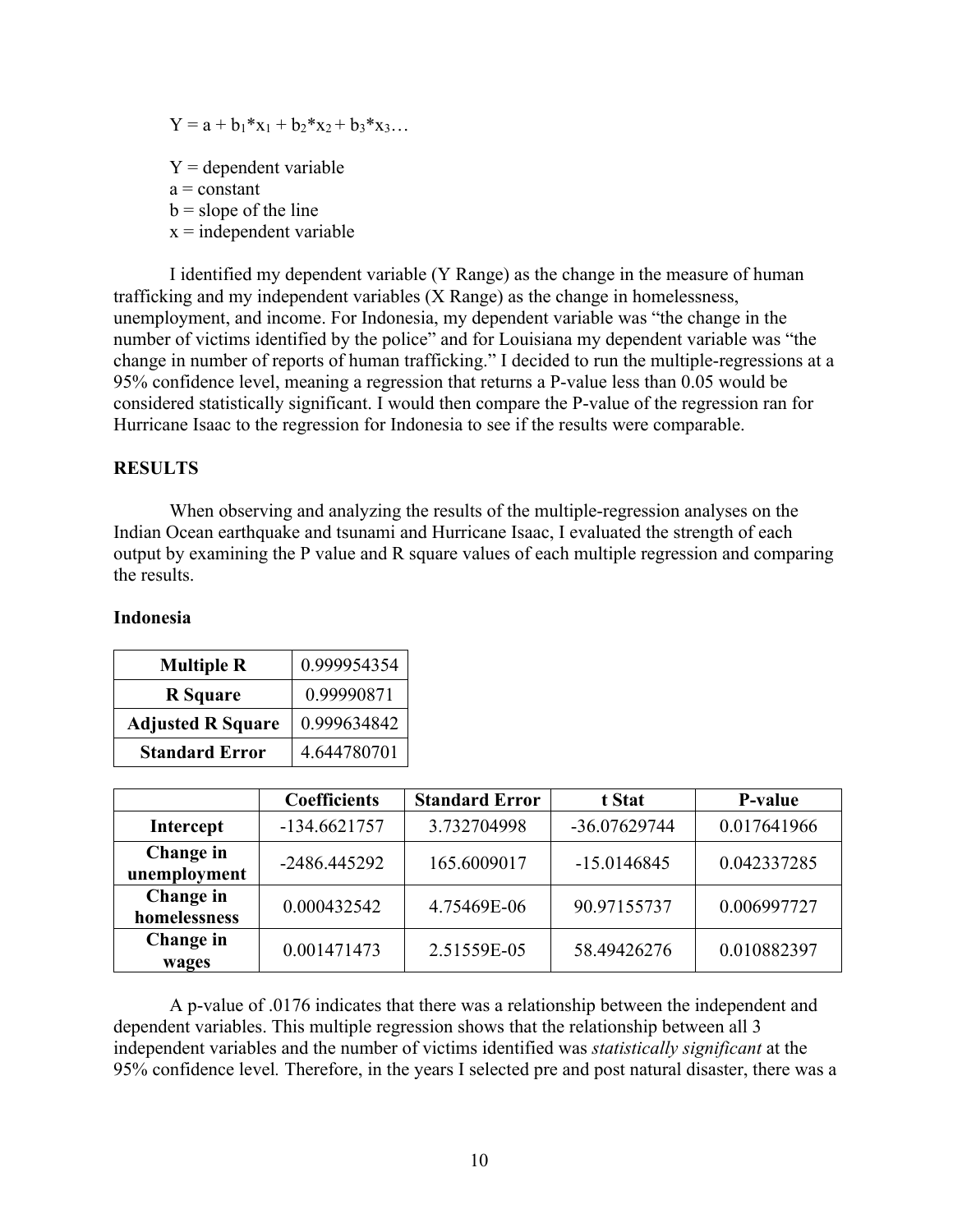correlation between the changes in unemployment, homelessness and wages and the number of human trafficking victims identified. I would reject  $H_0$  and accept  $H_A$ .

This multiple regression output shows the extent that the independent, or explanatory, variables explain the dependent variable. An R Square value of .9999 means that the three independent variables, change in wages, homelessness, and unemployment, explained about 99% of the variation in the change in number of trafficking victims reported to the police. By rejecting my null hypothesis, I am claiming that there is a relationship between increases in human trafficking and the changes in unemployment, homelessness, and income following the Indian Ocean earthquake and tsunami in Indonesia.

A second regression was ran using a dummy variable for the natural disaster. In the year of the natural disaster, a value of "1" was given and in all other years a value of "0" was given. This second regression was run to see if the natural disaster itself would be a statistically significant independent variable. For the Indonesia multiple regression, adding the dummy variable for the disaster was *not statistically significant*. The P value of the output increased to .1747 and the P value for the event was .1998. This data can be interpreted that human trafficking in Indonesia is an ongoing problem, with or without the presence of a natural disaster. The output with the addition of the dummy variable for the natural disaster is shown below:

|                                   | <b>Coefficients</b>          | <b>Standard Error</b> | t Stat         | P-value     |
|-----------------------------------|------------------------------|-----------------------|----------------|-------------|
| Intercept                         | -78.42870713                 | 22.08288742           | -3.551560339   | 0.174727056 |
| Change in<br>unemployment         | $-7.066880517$<br>525.359842 |                       | $-0.013451505$ | 0.991437022 |
| Change in<br>homelessness         | 0.000378896                  | 2.1261E-05            | 17.82115956    | 0.035685268 |
| Change in<br>wages                | 0.001331073                  | 0.000139753           | 9.524495316    | 0.066596272 |
| <b>Natural</b><br><b>Disaster</b> | -72.61827801                 | 23.57473183           | -3.080343757   | 0.199838407 |

**Louisiana**

| <b>Multiple R</b>        | 0.999115091 |
|--------------------------|-------------|
| <b>R</b> Square          | 0.998230964 |
| <b>Adjusted R Square</b> | 0.998230964 |
| <b>Standard Error</b>    | 3.150621039 |

|                           | <b>Coefficients</b> | <b>Standard Error</b> | t Stat         | P-value     |
|---------------------------|---------------------|-----------------------|----------------|-------------|
| <b>Intercept</b>          | 20.36787785         | 3.380317392           | 6.025433558    | 0.104701103 |
| Change in<br>unemployment | 11330.46593         | 1104.988394           | 10.25392302    | 0.061889771 |
| Change in<br>homelessness | $-0.04941154$       | 0.002477936           | -19.94060725   | 0.031899073 |
| Change in<br>income       | $-0.017435904$      | 0.001098699           | $-15.86959341$ | 0.040062725 |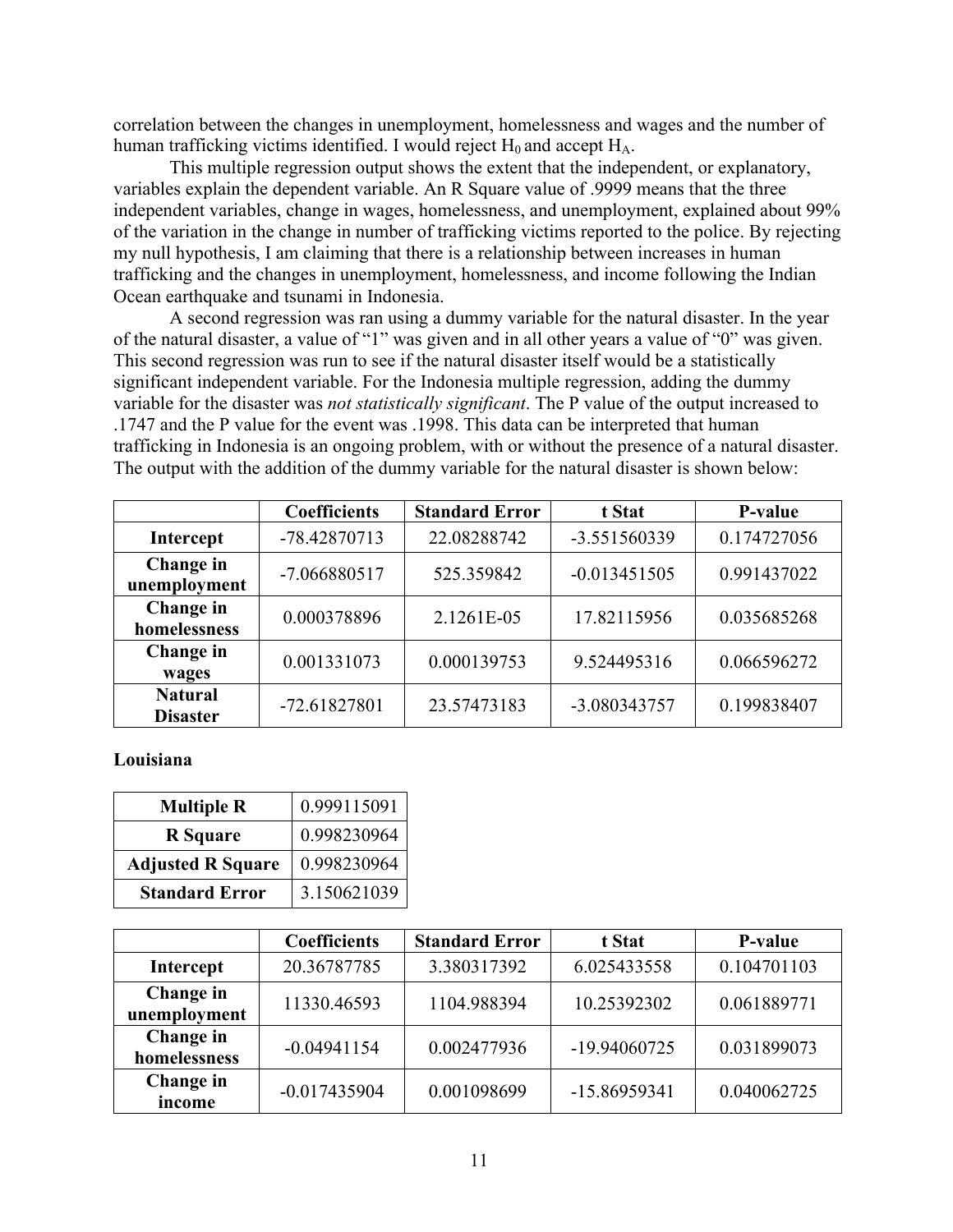A p-value of .1047 indicates that there was a relationship between the independent and dependent variables, though the relationship found in the Indonesia regression was stronger. This multiple regression shows that the relationship between all 3 independent variables and the number of reports was *not statistically significant* at the 95% confidence level, though it was *statistically significant* at a 90% confidence level*.* Therefore, in the years I selected pre and post natural disaster, there was a correlation between the changes in unemployment, homelessness and income and the number of human trafficking victims identified. I would reject  $H_0$  and accept  $H_A$ .

This multiple regression output shows the extent that the independent, or explanatory, variables explain the dependent variable. An R Square value of .9982 means that the three independent variables, change in income, homelessness, and unemployment, explained about 99% of the variation in the change in number of human trafficking reports received by the National Human Trafficking hotline. By rejecting my null hypothesis, I am claiming that there is a relationship between increases in human trafficking and the changes in unemployment, homelessness, and income following Hurricane Isaac in Louisiana.

A second regression was run using a dummy variable for the natural disaster. In the year of the natural disaster, a value of "1" was given and in all other years a value of "0" was given. This second regression was run to see if the natural disaster itself was a statistically significant independent variable. For the Louisiana multiple regression, adding the dummy variable for the disaster was *statistically significant*. The P value of the output decreased to .0076 and the P value for the hurricane itself was .0027. This data can be interpreted that human trafficking wasn't a statistically significant problem for the state of Louisiana before the hurricane, but the addition of the natural disaster made human trafficking statistically significant. The output with the addition of the dummy variable for the natural disaster is shown below:

|                                   | <b>Coefficients</b> | <b>Standard Error</b> | t Stat       | P-value     |
|-----------------------------------|---------------------|-----------------------|--------------|-------------|
| <b>Intercept</b>                  | 23.19312839         | 0.278166599           | 83.37855265  | 0.007634928 |
| Change in<br>unemployment         | 2665.104002         | 101.5645645           | 26.24049063  | 0.024249236 |
| Change in<br>homelessness         | 0.01824118          | 0.000305732           | 59.66395241  | 0.010669092 |
| Change in<br>income               | $-0.008754107$      | 9.34063E-05           | -93.72070774 | 0.006792476 |
| <b>Natural</b><br><b>Disaster</b> | 110.2291142         | 0.476099108           | 231.5255634  | 0.002749657 |

# **Comparison**

The relationship between the independent and dependent variables for the Indonesia regression was stronger than the relationship between the independent and dependent variables for Louisiana. The strength of the relationship can be compared by analyzing both P values. The Indonesia regression had a P value of .0176 while the Louisiana regression had a P value of .1047. The Indonesia regression was found to be statistically significant at the 95% confidence level, while the Louisiana regression was found to be statistically significant at a 90% confidence level. Both outputs showed that there was a strong positive correlation between the changes in income/wages, unemployment, and homelessness and the human trafficking measure.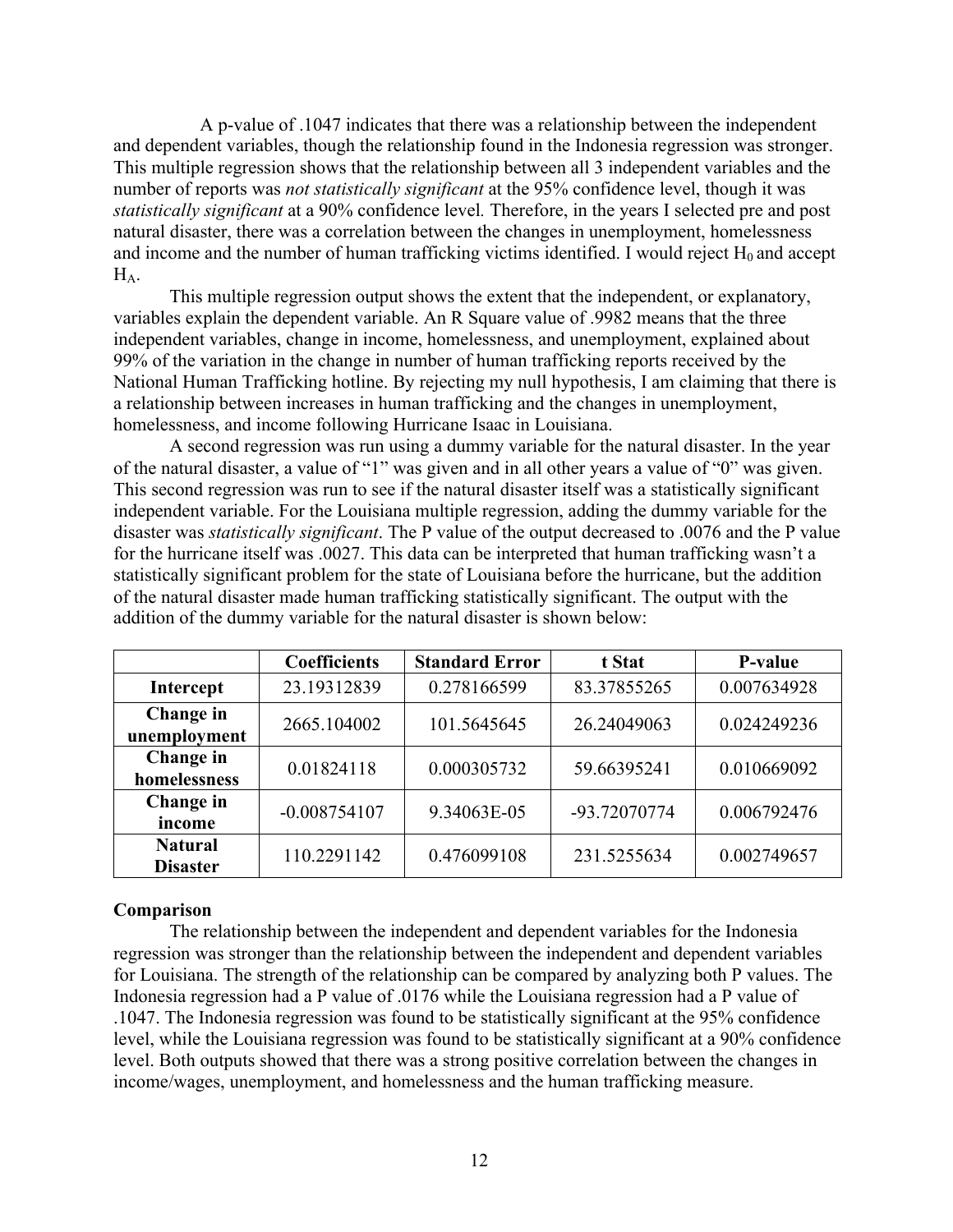Both regressions had R Square values of over 99%. This shows that the three independent variables selected, changes in unemployment, homelessness, and income levels, explained over 99% of the variance in the dependent variable, levels of human trafficking. In both cases, the null hypothesis was rejected in favor of the alternative hypothesis. There is a relationship between increases in human trafficking and the changes in unemployment, homelessness, and income. Even though the Indonesia regression had a higher statistical significance, this statistical analysis shows that both third world countries, like Indonesia, and developed countries, like the United States, are susceptible to increases in human trafficking following natural disasters.

When looking specifically at the P values of each independent variable for both regressions, it is seen that all three variables were found to be more statistically significant for the Indonesia regression than for the Louisiana regression. The lower the P value, the more significant the variable is. At a 95% confidence level, all three independent variables were found to be significant for Indonesia. For Louisiana, the change in homelessness and the change in income were significant at a 95% confidence level and the change in unemployment was just outside the significance range at a 95% confidence level with a P value of .06, but it was significant at a 90% confidence level. A table displaying the P values of each independent variable is shown below:

|                               | Indonesia P Value | Louisiana P Value |
|-------------------------------|-------------------|-------------------|
| Change in unemployment        | 0.042337285       | 0.061889771       |
| <b>Change in homelessness</b> | 0.006997727       | 0.031899073       |
| <b>Change in income</b>       | 0.010882397       | 0.040062725       |

The addition of a dummy variable into the regression had very different impacts for both outputs. For Indonesia, the dummy variable made the output less statistically significant. This implies that human trafficking is a problem in Indonesia with or without the presence of a natural disaster. In the Louisiana regression, the statistical significance of the changes in human trafficking was increased by adding the presence of a natural disaster into the regression. This implies that while human trafficking wasn't a statistically significant issue for the state without a natural disaster, the presence of a natural disaster made the regression notably more significant. A table displaying the differences in P value of each regression with the dummy variable and without the dummy variable is shown below:

| Indonesia P Value    | Indonesia P Value | Louisiana P Value    | Louisiana P Value |
|----------------------|-------------------|----------------------|-------------------|
| <i>without</i> dummy | <i>with</i> dummy | <i>without</i> dummy | <i>with</i> dummy |
| 0.017641966          | 0 174727056       | 0 104701103          | 0.007634928       |

# **CONCLUSION**

In my research, I hypothesized that the increases in human trafficking levels post-Hurricane Isaac would be comparable to the increases post-Indian Ocean earthquake and tsunami. To begin the study, I described what is considered human trafficking and discussed literature published that explored the relationship between natural disasters and human trafficking. Human trafficking is defined as "sex trafficking in which a commercial sex act is induced by force, fraud, or coercion, or in which the person induced to perform such an act has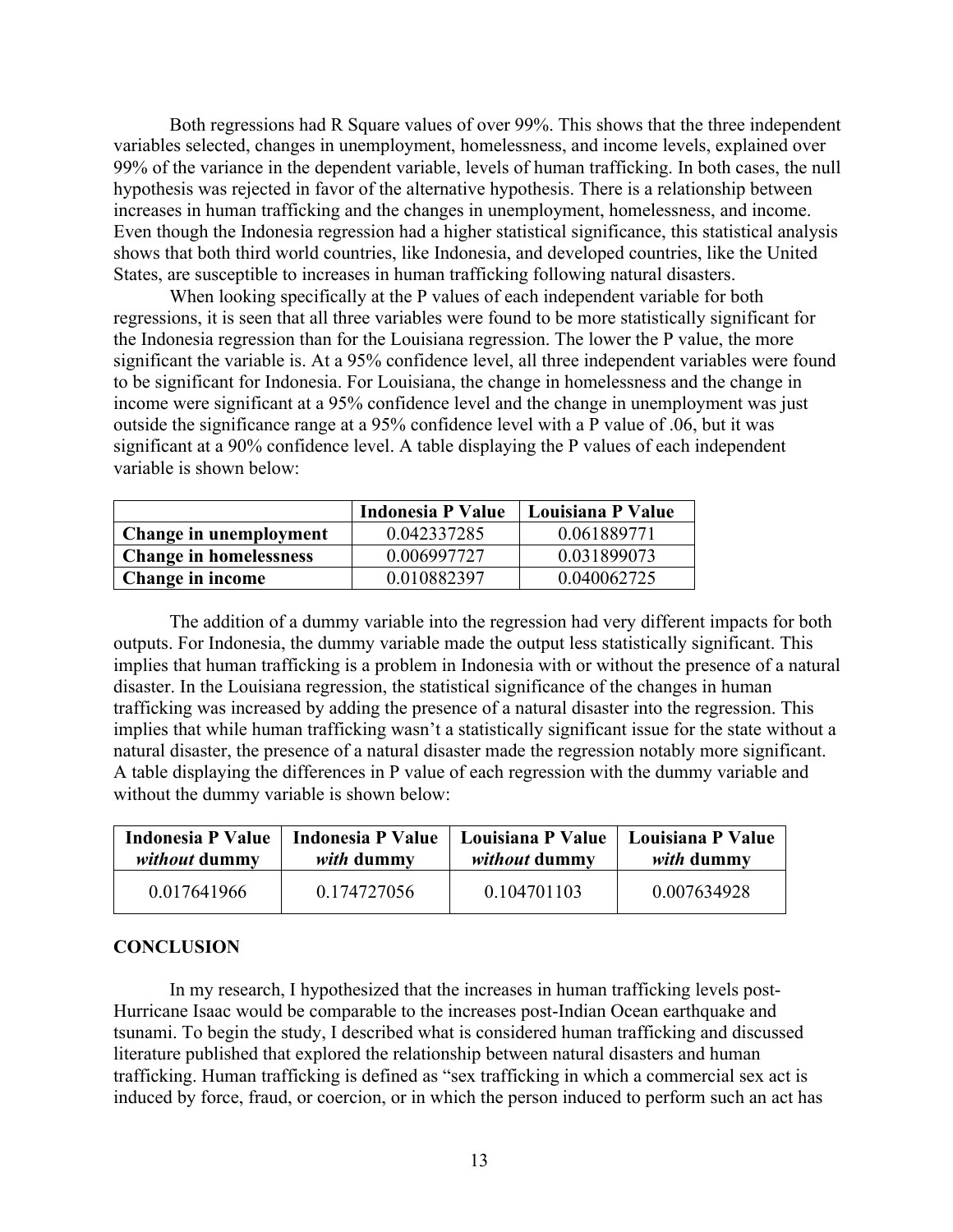not attained 18 years of age; or the recruitment, harboring, transportation, provision, or obtaining of a person for labor or services, through the use of force, fraud, or coercion for the purpose of subjection to involuntary servitude, peonage, debt bondage, or slavery" (TVPA, pg. 114 STAT. 1470).

To analyze my hypothesis, I ran two multiple regressions, one for Hurricane Isaac in Louisiana and one for Indonesia after the Indian Ocean earthquake and tsunami. The dependent variable was identified as the change in the measure of human trafficking. For Hurricane Isaac, the level of trafficking selected was the change in the number of human trafficking reports received by the Human Trafficking Hotline in Louisiana. For the Indian Ocean earthquake and tsunami, the human trafficking level identified was the change in the number of human trafficking victims reported to the police. The independent variables selected included the changes in income/wages, homelessness, and unemployment.

The regression for the Indian Ocean earthquake and tsunami was found to be statistically significant at a 95% confidence level with a P value of .0176, showing that there was a strong relationship between the changes in level of human trafficking and changes in wages, homelessness, and unemployment for Indonesia. For Hurricane Isaac, the P value was found to be .1047, which was statistically significant at a 90% confidence level. Though this value was found to be less statistically significant, it still showed a relationship between the changes in level of human trafficking and changes in income, homelessness, and unemployment for Louisiana.

With the addition of a dummy variable to represent the year the natural disaster occurred, the P value for Indonesia increased to .1747 and the P value for Louisiana decreased to .0076. This shows that for Indonesia, human trafficking is an ongoing issue with or without the presence of a natural disaster in the country. For Louisiana, human trafficking was not as statistically significant of a problem without the presence of a natural disaster, however the addition of a dummy variable for the year the disaster occurred made the regression much more statistically significant.

#### **LIMITATIONS**

There were several limitations in this study. One of the limitations is in the manner data was collected. In collecting data for the Indonesia regression, while solid data sources were found for the changes in trafficking and wages, homelessness and unemployment data was compiled from a variety of sources. For the Louisiana regression, data for household income levels was compiled from two different sources. While having one reliable source for the data would have been preferable, the fact that this data was not readily available forced multiple sources to be used.

Another limitation for this study relates to the underground nature of the crime of human trafficking. Though measures were found from reliable sources, the United Nations and the Human Trafficking Hotline, these statistics may not reflect the actual levels of human trafficking in the country. Unfortunately, there will likely never be a way to adequately measure levels of human trafficking globally because many human trafficking victims suffer in silence and do not or are not able to come forward and report the crime.

Lastly, differences between Indonesia and Louisiana could have impacted data gathering. The data found for Louisiana came from primarily databases of government entities. The data for Indonesia did not primarily come from governmental organizations, but from international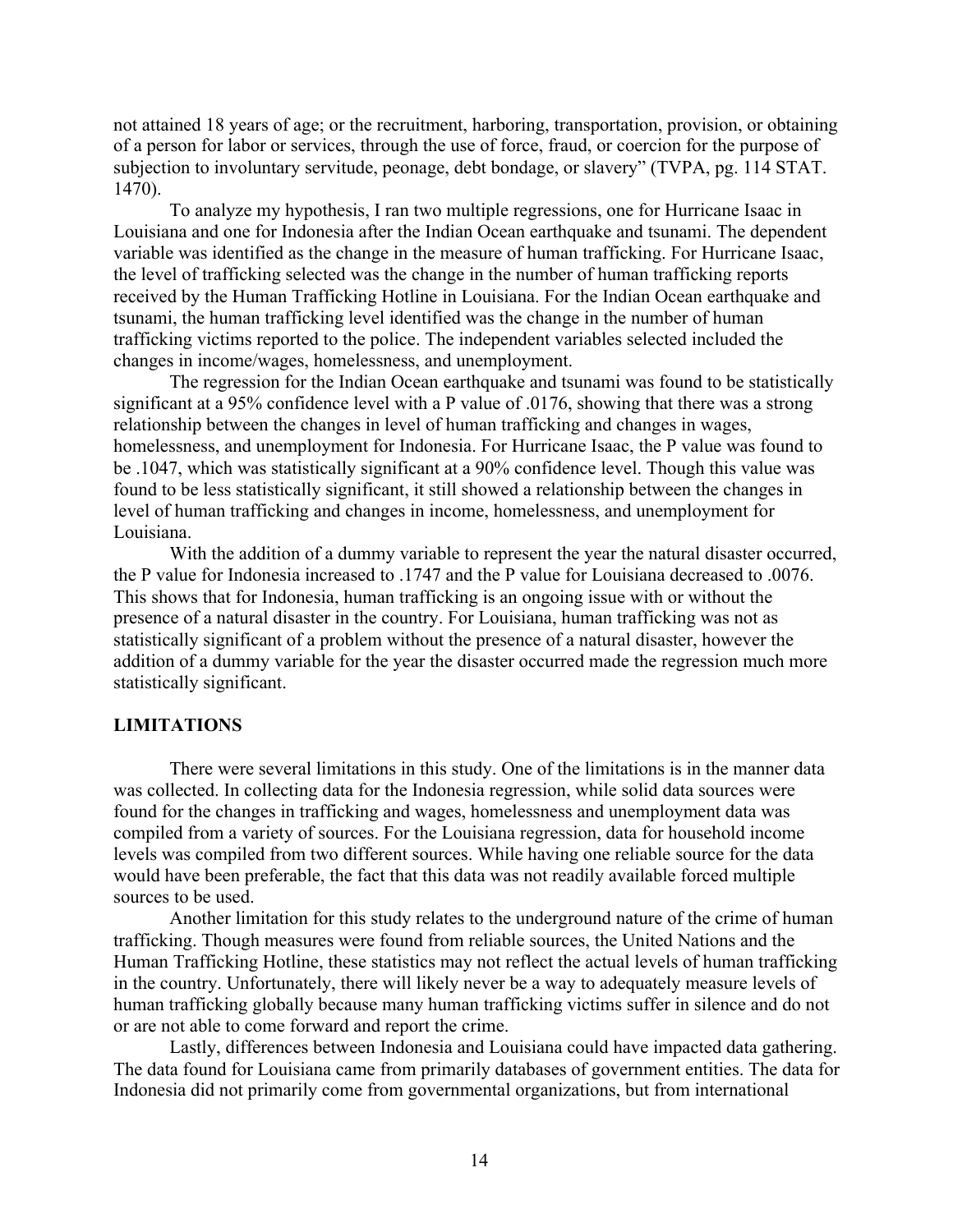organizations like UNICEF and the United Nations. Sources such as literary work and news reports were also used to obtain some of the data. The fact that Louisiana data was mainly compiled within the United States government and the data for Indonesia was primarily found from sources outside the country could have resulted in different collection techniques and impacted the viability of the data.

# **FUTURE WORK**

Human trafficking research has increased significantly since the passing of the Trafficking Victims Projection Act of 2000, but more work still needs to be done. Future research would include an analysis on relief efforts following natural disasters. This would allow aid workers and governments much needed information on how to better prevent increases in human trafficking post-natural disaster. Efforts such as housing placement or the amount of time in which students are sent back to school would be looked at and analyzed to see their effectiveness at combatting human trafficking.

Future research would also be done on other causal events and their relation to human trafficking. Such things as war or political unrest have not been substantially researched as compared to human trafficking in the wake of natural disaster. Similar data gathering of before and after statistics on the selected event would allow researchers to determine the effects on political unrest or war on changes in levels of human trafficking. These results would be compared to results from this research and would shed light on the severity of these conflicts on human trafficking.

Researching human trafficking legislation passed and the impact of that legislation on human trafficking levels would provide the government with vital information on what laws are most effective at combatting human trafficking. Regulation on both the crime of human trafficking and the punishment of being found guilty of trafficking in persons would be investigated to determine if certain laws are more deterrent to traffickers than others.

A possible follow up study would focus on the demand side of human trafficking. Most research has focused on variables that increase the supply of human trafficking victims, but it is evident that the supply would not be present if there was not a corresponding demand for the service. By researching what motivates customers of sex trafficking and labor trafficking, it could be determined how to go about curbing and even eliminating the demand for human trafficking.

Lastly, potential research could be centered around assistance given to human trafficking victims. This research would entail visiting a home for trafficking survivors and interviewing the individuals on their experiences after escaping their traffickers. Finding out what assistance is most vital to these survivors could help guide organizations towards the best way to help integrate human trafficking survivors back into society. Determining what programs and aid is most helpful to these survivors would help aid programs focus their efforts on increasing funding to these areas or by making those services more widely available to survivors.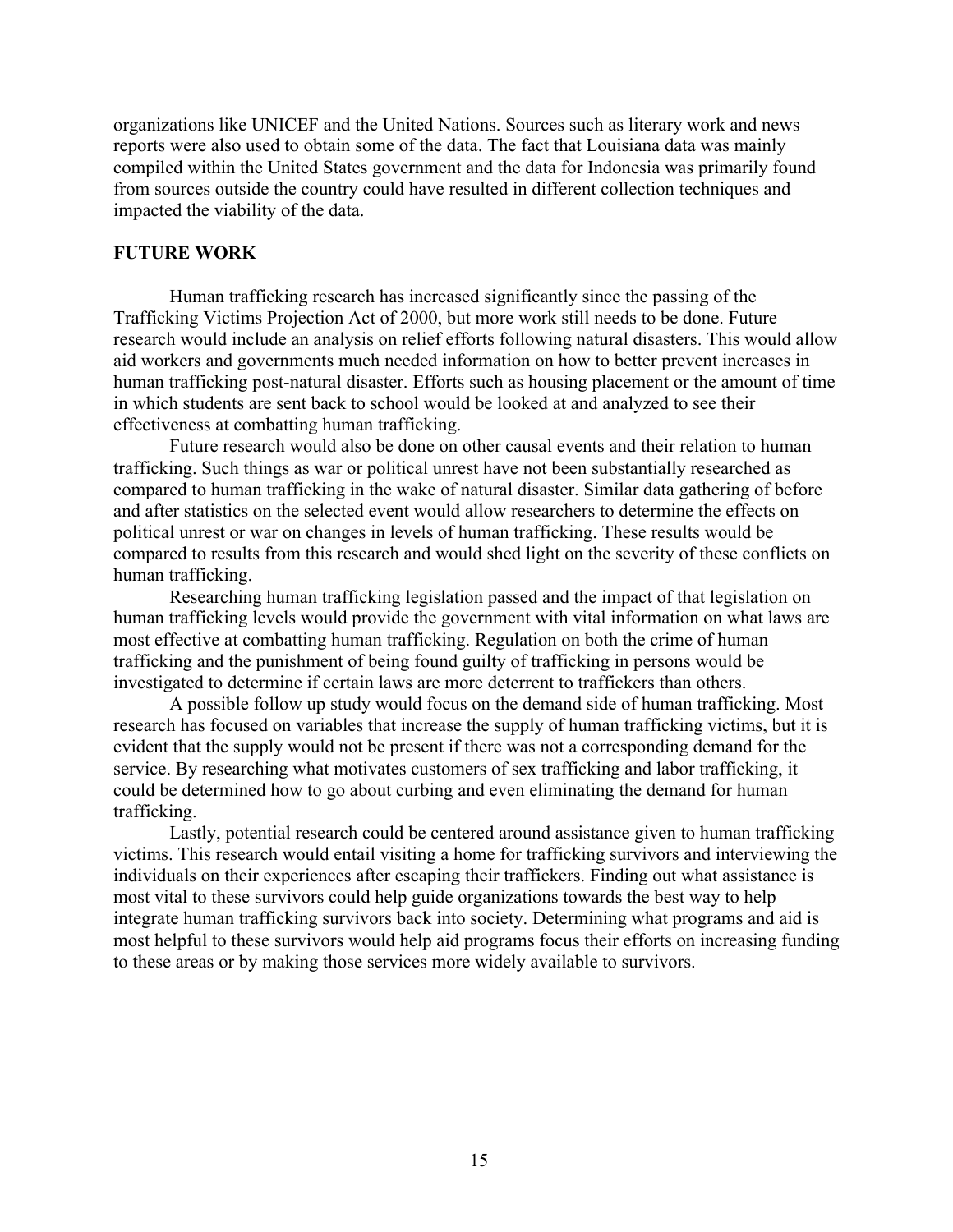# **Works Cited**

- 21 OK Stat § 21-748.2 (2014).
- *A Pathway to Freedom: Rescue and Refuge for Sex Trafficking Victims,* Subcommittee on Africa, Global Health, Global Human Rights, and International Organizations, 114<sup>th</sup> Congress (2015).
- Anonymous. (2017, September 15). Personal interview.
- "ASEAN and Trafficking in Persons." International Organization for Migration, Indonesia, 2006.
- "BEA Louisiana." *Bureau of Economic Analysis,* US Department of Commerce. 26 September 2017. https://www.bea.gov/regional/bearfacts/pdf.cfm?fips=22000&areatype  $=$ STATE&geotype=3
- Branigan, Tania. "Typhoon Haiyan: Children in Disaster Zone Are Vulnerable, Warns Unicef." *The Guardian.* Guardian News and Media. 20 November 2013. Web. 30 January 2018. https://www.theguardian.com/world/2013/nov/20/typhoon-haiyan-children-vulnerableunicef
- "Bureau of Labor Statistics Data." *U.S. Bureau of Labor Statistics,* U.S. Bureau of Labor Statistics, 4 February 2018. data.bls.gov/timeseries/LASST220000000000003.
- Childs, Anna, "Why Child Trafficking Spikes after Natural Disasters- and What We Can Do about It." *The Conversation.* The Conversation US, Inc. 24 January 2018. Web. 25 January 2018.*https://theconversation.com/why-child-trafficking-spikes-after-naturaldisasters-and-what-we-can-do-about-it-53464.*
- Cortes, Alvaro, Meghan Henry, RJ de la Cruz, and Scott Brown. "Volume 1 of the 2012 Annual Homeless Assessment Report." *Abt Associates.* The U.S. Department of Housing and Urban Development. 2012.
- Cortes, Alvaro, Meghan Henry, and Sean Morris. "The 2013 Annual Homeless Assessment Report to Congress." *Abt Associates.* The U.S. Department of Housing and Urban Development. 2013.
- Cortes, Alvaro, Meghan Henry, Azim Shivji, and Katherine Buck. "The 2014 Annual Homeless Assessment Report." *Abt Associates.* The U.S. Department of Housing and Urban Development. October 2014.
- Eimer, David. "Typhoon Haiyan: Children at Risk of Abuse and Trafficking." *The Telegraph.* Telegraph Media Group. 13 November 2013. Web. 30 January 2018. http://www.telegraph.co.uk/news/worldnews/asia/philippines/10447457/Typhoon-Haiyan-children-at-risk-of-abuse-and-trafficking.html
- "Federal Jury in SPLC Case Awards \$14 Million to Indian Guest Workers Victimized in Labor Trafficking Scheme by Signal International and Its Agents." *Southern Poverty Law Center*. SPLC, 17 February 2015. www.splcenter.org/news/2015/02/18/federal-jury-splccase-awards-14-million-indian-guest-workers-victimized-labor-trafficking.
- "Frequently Asked Questions: Haiti's Orphans and Vulnerable Children." USAID, 11 February 2010. Web. 26 January 2018. pdf.usaid.gov/pdf\_docs/PDACP889.pdf.
- "Global Estimates of Modern Slavery: Forced Labor and Forced Marriage." International Labor Office (ILO), Geneva, 2017.
- "Global Homelessness Statistics." *Homeless World Cup,* Homeless World Cup. 9 January 2018. homelessworldcup.org/homelessness-statistics/.
- "Global Report on Trafficking in Persons 2009." UNODC, Austria, February 2009.
- "Global Report on Trafficking in Persons 2016." UNODC, Austria, 2016.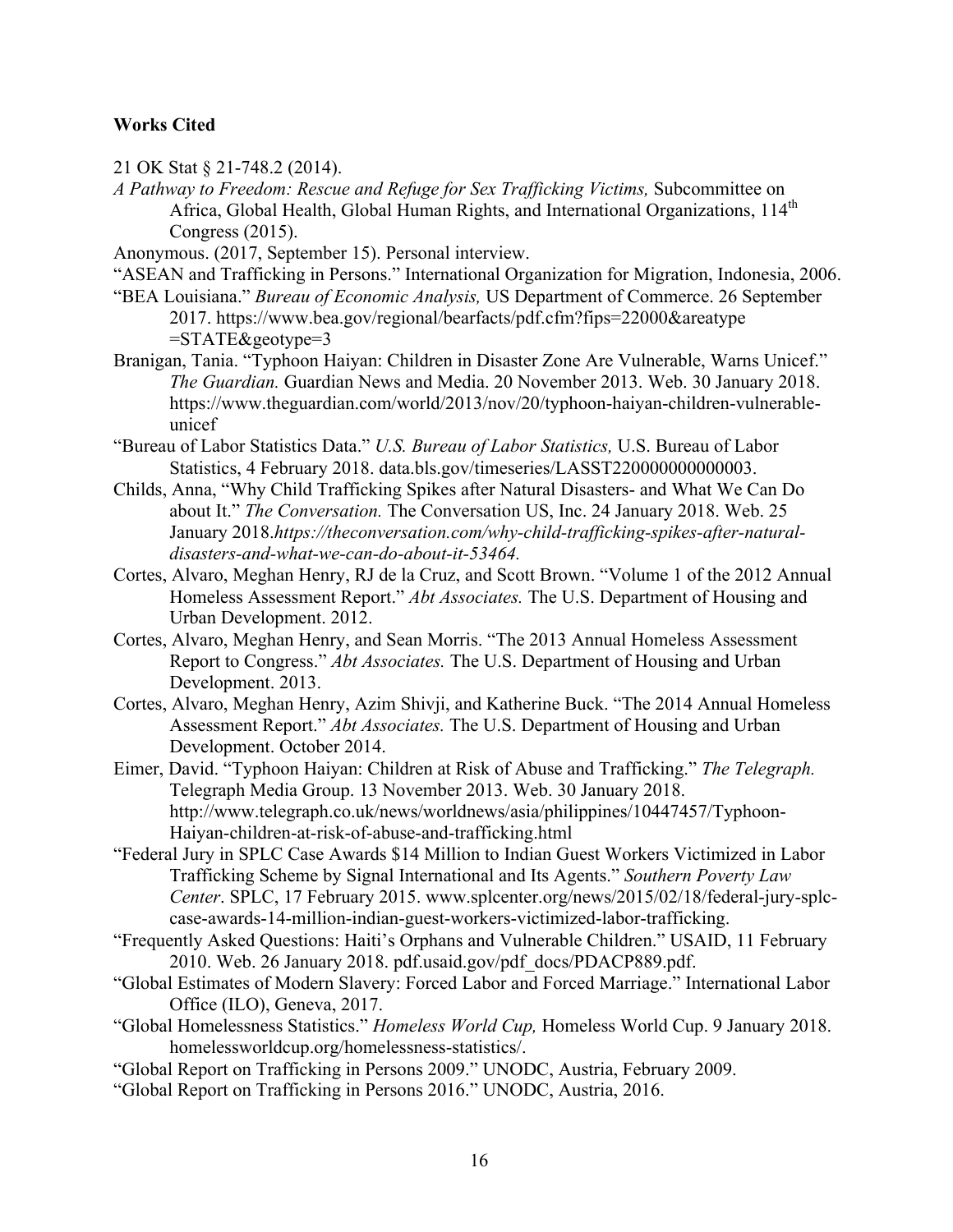- Goldenberg, Suzanne, "Natural Disasters Displaced More People Than War in 2013, Study Finds," *The Guardian,* 17 September 2014. Web. 25 January 2018. https://www.theguardian.com/world/2014/sep/17/natural-disasters-refugee-people-war-2013-study.
- "Haiti Earthquake Facts and Figures." *Disasters Emergency Committee.* DEC, 1 May 2015. Web. 26 January 2018. https://www.dec.org.uk/articles/haiti-earthquake-facts-andfigures.
- Hardy, Melissa and Alan Bryman. "Handbook of Data Analysis." London: SAGE Publications, 2004. Print.
- Henry, Meghan, Azim Shivji, Tanya de Sousa, and Rebecca Cohen. "The 2015 Annual Homeless Assessment Report to Congress." *Abt Associates Inc.* U.S. Department of Housing and Urban Development. November 2015.
- Henry, Meghan, Rian, Watt, Lily Rosenthal, and Azim Shivji. "The 2016 Annual Homeless Assessment Report to Congress." *Abt Associates Inc.* U.S. Department of Housing and Urban Development. November 2016.
- Hepburn, Stephanie. "Harvey, Irma, and Maria: Natural Disasters and Human Trafficking." *The Huffington Post,* TheHuffingtonPost.com. 4 October 2017. www.huffintonpost.com/ entry/harvey-irma-and-maria-natural-disasters-and human\_us\_59d55ccdbe4b085c51 090ad63.
- "Homeless/Asia." *YouthXChange,* UNEP. 2018. http://www.youthxchange.net/ main/b236\_homeless-m.asp
- "Hotline Statistics." *National Human Trafficking Hotline,* Polaris Project. 2018. humantraffickinghotline.org/states
- "Indonesia Unemployment Rate." *Trading Economics,* Trading Economics. 2018. https://tradingeconomics.com/indonesia/unemployment-rate
- "Median Household Income in Louisiana 1990-2016 | Statistic." *Statista,* Statista. 2018. https://www.statista.com/statistics/205944/median-household-income-in-louisiana/
- Murphy, Laura T. and Brian Ea. "The Louisiana Human Trafficking Report." *Modern Slavery Research Project.* Loyola University New Orleans, 2014.
- Nishiyama, George. "Indonesia: UNICEF Confirms Tsunami Child Trafficking Case." *ReliefWeb,* 7 January 2005. Reliefweb.int/report/Indonesia-unicef-confirms-tsunamichild-trafficking-case.
- Padgett, Time and Bobby Ghosh, "The Haiti Earthquake." *Time*. 27 January 2017. Web. 26 January 2018. content.time.com/time/specials/packages/article/0,28804,1953379\_ 1953494\_1975160,000.html
- "Preliminary Damage and Loss Assessment: Yogyakarta and Central java Natural Disaster." The 15<sup>th</sup> Meeting of the Consultative Group on Indonesia. Jakarta, 14 June 2006.
- "Quick Facts: What You Need to Know About Super Typhoon Haiyan." *ReliefWeb.* OCHA, 16 November 2013. Web. 30 January 2018. https://reliefweb.int/report/philippines/quickfacts-what-you-need-know-about-super-typhoon-haiyan
- "S.  $2414 106<sup>th</sup>$  Congress: Trafficking Victims Protection Act of 2000." www.GovTrack.us. 2000. 25 January 2018. www.govtrack.us/congress/bills/106/s2414.
- Tackett, Paige, "'I Get By With a Little Help from My Friends': Why Global Cooperation is Necessary to Minimize Child Abduction and Trafficking in the Wake of Natural Disaster." *UMCK Law Review* 79 (2010-2011), 2027-1046.
- The Editors of Encyclopedia Britannica. "Indian Ocean Tsunami of 2004." *Encyclopedia*